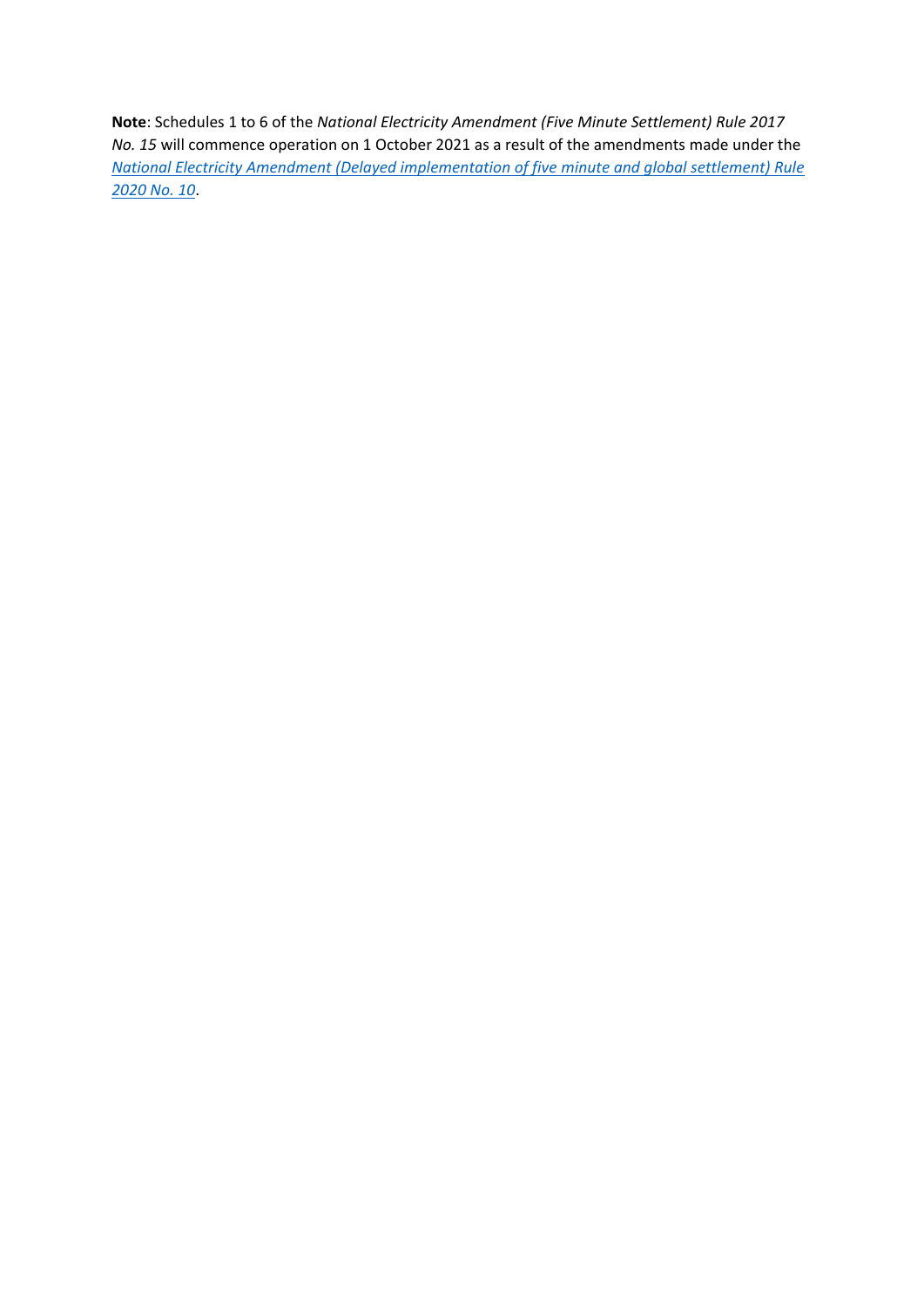

## **National Electricity Amendment (Five Minute Settlement) Rule 2017 No. 15**

under the National Electricity Law to the extent applied by:

- (a) the National Electricity (South Australia) Act 1996 of South Australia;
- (b) the Electricity (National Scheme) Act 1997 of the Australian Capital Territory;
- (c) the Electricity National Scheme (Queensland) Act 1997 of Queensland;
- (d) the Electricity National Scheme (Tasmania) Act 1999 of Tasmania;
- (e) the National Electricity (New South Wales) Act 1997 of New South Wales;
- (f) the National Electricity (Victoria) Act 2005 of Victoria;
- (g) the National Electricity (Northern Territory)(National Uniform Legislation) Act 2015; and
- (h) the Australian Energy Market Act 2004 of the Commonwealth.

The Australian Energy Market Commission makes the following Rule under the National Electricity Law.

John Pierce Chairman Australian Energy Market Commission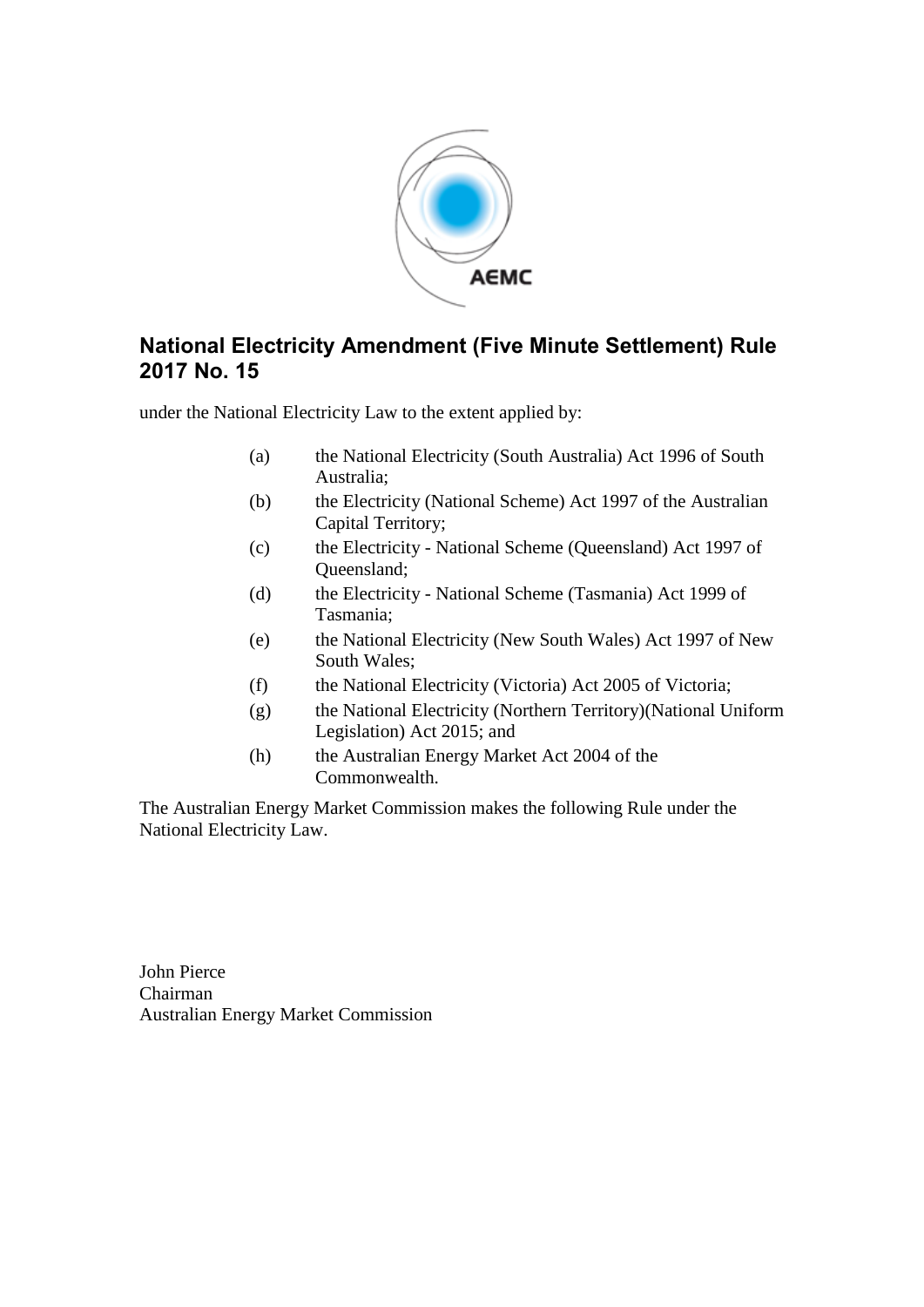## **National Electricity Amendment (Five Minute Settlement) Rule 2017 No. 15**

### **1 Title of Rule**

This Rule is the *National Electricity Amendment (Five Minute Settlement) Rule 2017 No.15*.

## **2 Commencement**

Schedule 7 will commence operation on 19 December 2017.

Schedules 1 to 6 will commence operation on 1 July 2021.

## <span id="page-2-0"></span>**3 Amendment of the National Electricity Rules**

The National Electricity Rules are amended as set out in [Schedule 1.](#page-3-0)

## **4 Amendment of the National Electricity Rules**

The National Electricity Rules are amended as set out in [Schedule 2.](#page-25-0)

## **5 Amendment of the National Electricity Rules**

The National Electricity Rules are amended as set out in [Schedule 3.](#page-26-0)

**6 Amendment of the National Electricity Rules**

The National Electricity Rules are amended as set out in [Schedule 4.](#page-27-0)

<span id="page-2-1"></span>**7 Amendment of the National Electricity Rules**

The National Electricity Rules are amended as set out in [Schedule 5.](#page-32-0)

## <span id="page-2-2"></span>**8 Amendment of the National Electricity Rules**

The National Electricity Rules are amended as set out in [Schedule 6.](#page-33-0)

## <span id="page-2-3"></span>**9 Savings and Transitional Amendments to the National Electricity Rules**

The National Electricity Rules are amended as set out in [Schedule 7.](#page-38-0)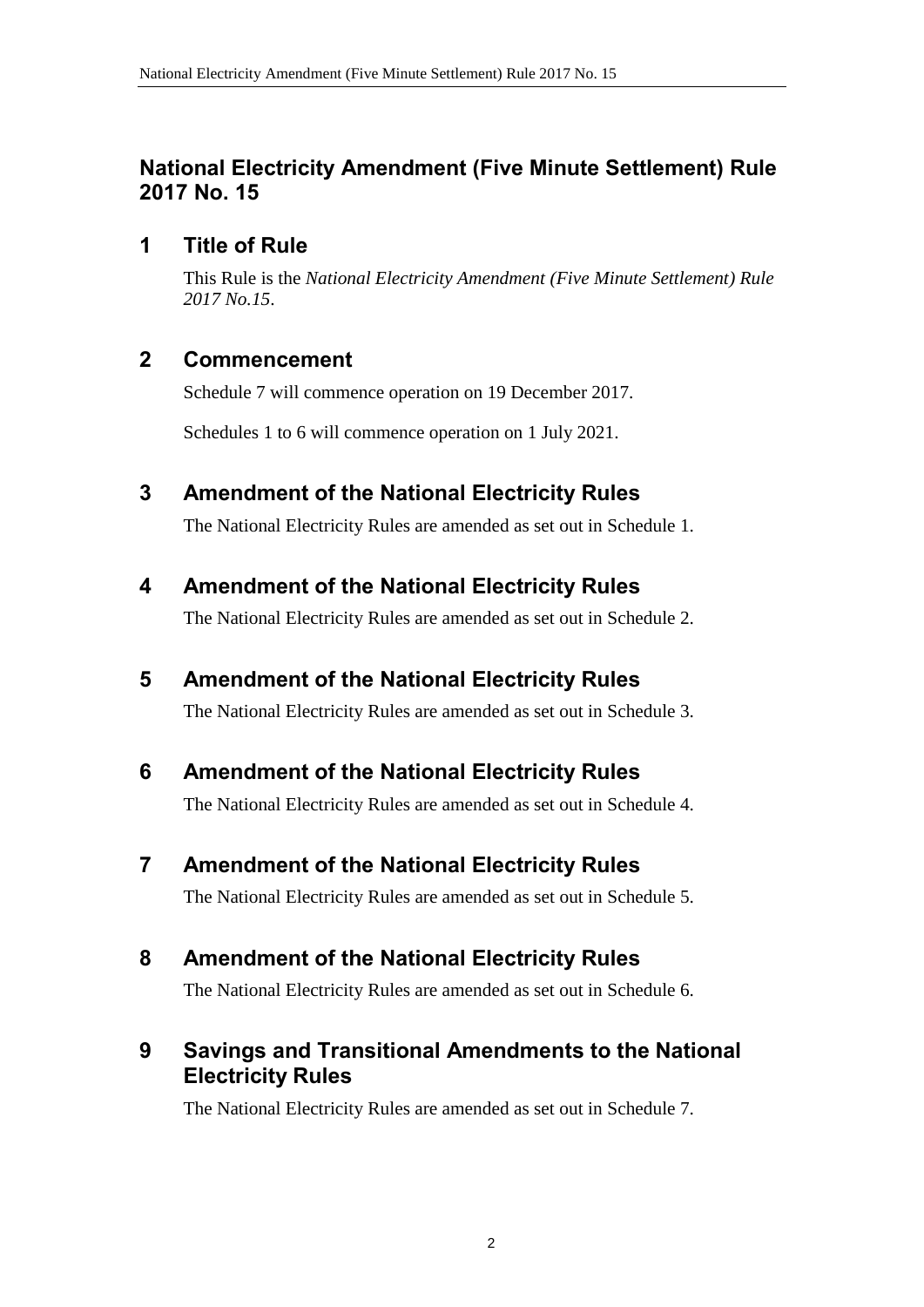## <span id="page-3-0"></span>**Schedule 1 Amendment to the National Electricity Rules**

[\(Clause 3\)](#page-2-0)

## **[1] Clause 3.2.2 Spot market**

In clause 3.2.2(c), after "*spot prices*", insert "and *ancillary service prices*".

## **[2] Clause 3.2.2 Spot market**

Omit clause 3.2.2(c1), and substitute "[**Deleted**]".

## **[3] Clause 3.4.1 Establishment of spot market**

Omit clause 3.4.1(a)(3), and substitute:

(3) in respect of each *trading interval*, setting a *spot price* for electricity at each *regional reference node* and *market connection point*, and *ancillary service prices* at each *regional reference node*.

## **[4] Clause 3.4.1 Establishment of spot market**

Omit clauses  $3.4.1(b)(1)$  and  $(2)$  and substitute:

- (1) a *spot price* for *energy*; and
- (2) *ancillary service prices*,

to apply at each *regional reference node* for each *trading interval*.

## **[5] Clause 3.4.2 Trading day and trading interval**

Omit clause 3.4.2 in its entirety and substitute "[**Deleted**]".

## **[6] Clause 3.7.3 Short term PASA**

In clauses 3.7.3(b), (d)(4), (e)(1), (e)(2) and (h), omit "*trading interval"* and substitute "*30-minute period*".

## **[7] Clause 3.8.1 Central Dispatch**

In clause 3.8.1(e), omit "*dispatch interval*" and substitute "*trading interval*".

## **[8] Clause 3.8.4 Notification of scheduled capacity**

In clauses  $3.8.4(c)(1)$ , (d)(1) and (e)(1), omit "48" and substitute "288".

## **[9] Clause 3.8.6 Generating unit offers for dispatch**

In clauses  $3.8.6(a)(2)$  and (g), omit "48" and substitute "288".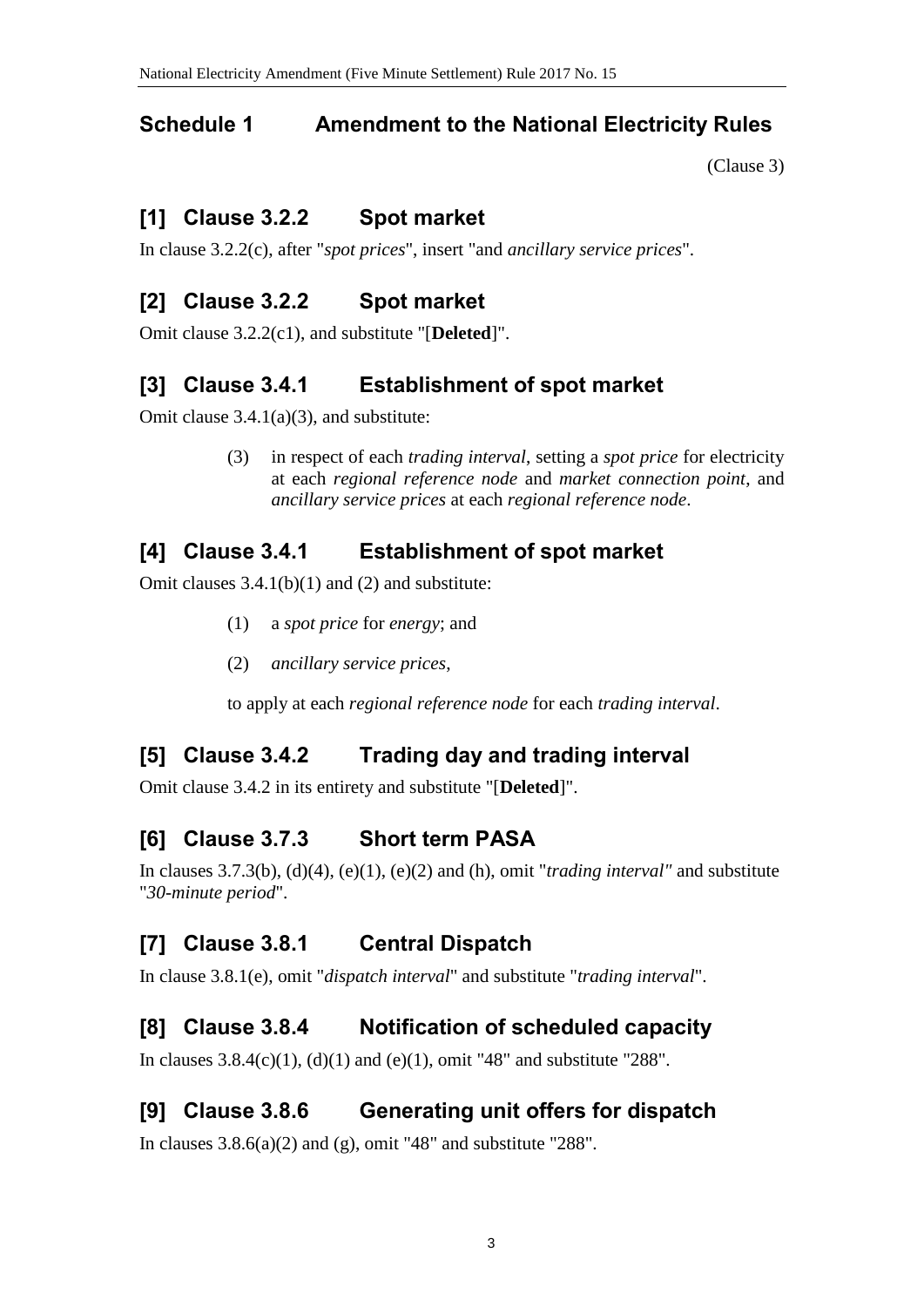## **[10] Clause 3.8.6A Scheduled network service offers for dispatch**

In clause 3.8.6A(b), omit "48" and substitute "288".

## **[11] Clause 3.8.7 Bids for scheduled load**

In clause 3.8.7(c), omit "48" and substitute "288".

## **[12] Clause 3.8.7A Market ancillary service offers**

In clause 3.8.7A(b), omit "48" and substitute "288".

## **[13] Clause 3.8.11 Ancillary services constraints**

In clause 3.8.11(a1), omit "*dispatch interval*" and substitute "*trading interval*".

## **[14] Clause 3.8.20 Pre-dispatch schedule**

Omit clauses 3.8.20(b) and (c) and substitute:

- (b) The *pre-dispatch* process is to have a resolution of:
	- (1) one *30-minute period*; and
	- (2) one *trading interval*, for the period of 60 minutes from the time that the relevant *pre-dispatch schedule* is *published* by *AEMO*, provided that *AEMO* may at any stage provide the resolution required by this clause 3.8.20(b)(2) for a period longer than 60 minutes,

and no analysis will be made of operations within the *trading interval*, other than to ensure that *contingency capacity reserves* are adequate as set out in Chapter 4.

- (c) Subject to paragraph (b), *AEMO* must determine the *pre-dispatch schedule* on the basis of:
	- (1) *dispatch bids*, *dispatch offers* and *market ancillary service offers* submitted for the relevant *trading interval* or *trading intervals*;
	- (2) *AEMO's forecast power system load* for each *region* for the relevant *trading interval* or *trading intervals*; and
	- (3) the *unconstrained intermittent generation forecasts*,

and by using a process consistent with the principles for *central dispatch* as set out in clause 3.8.1.

## **[15] Clause 3.8.20 Pre-dispatch schedule**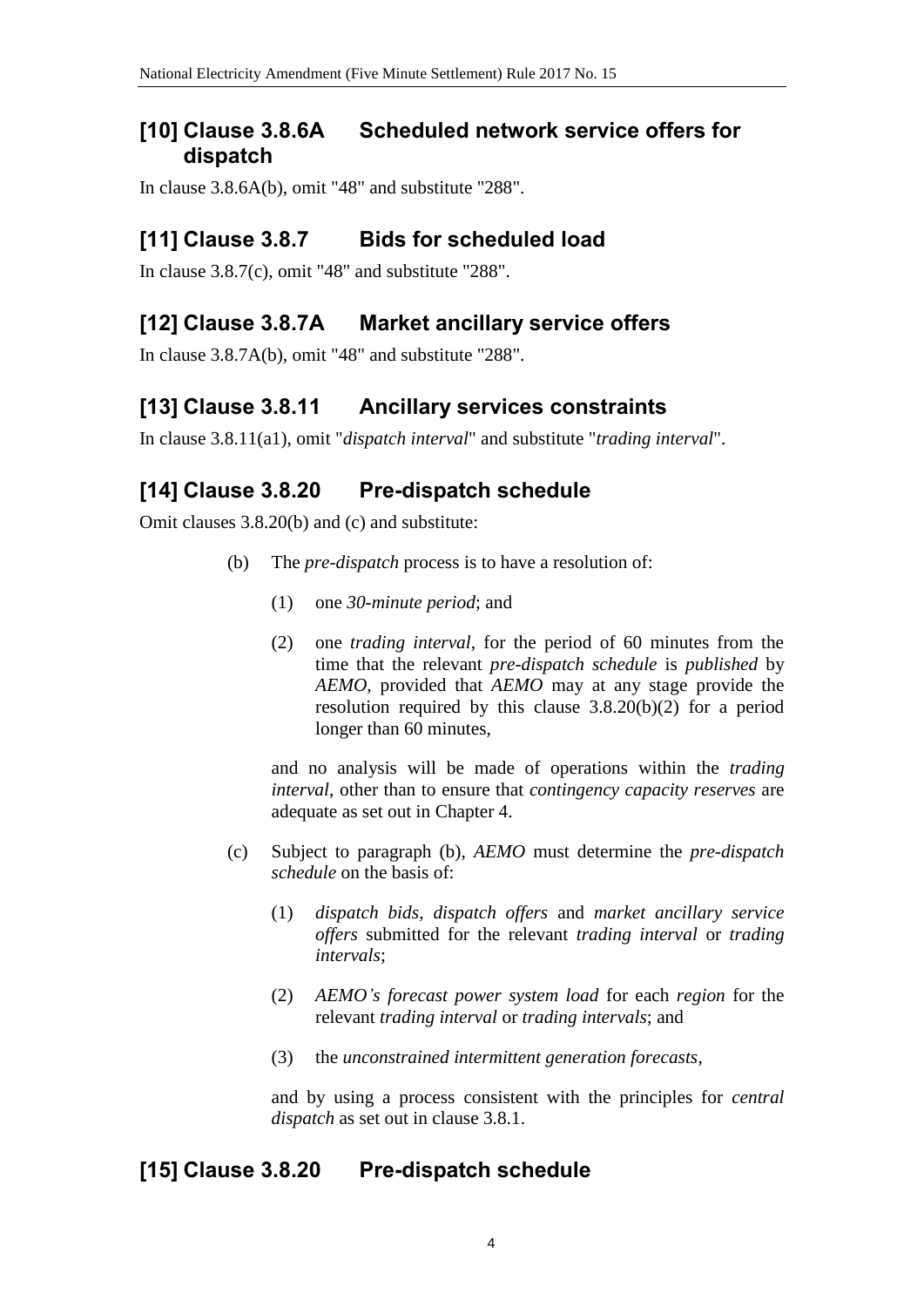In clause 3.8.20(j), omit "The" and substitute "Subject to clause 3.8.20(b), the".

## **[16] Clause 3.8.20 Pre-dispatch schedule**

Omit clause 3.8.20(j)(2) and substitute:

(2) scheduled *trading interval* or *30-minute period loading level*  (as applicable) for each scheduled entity;

### **[17] Clause 3.8.20 Pre-dispatch schedule**

Omit clauses 3.8.20(j)(6) and (7) and substitute:

- (6) *unconstrained intermittent generation forecasts* for each *trading interval* or *30-minute period* (as applicable); and
- (7) for each *semi-scheduled generating unit* and *trading interval*  or *30-minute period* (as applicable), whether or not a condition for setting a *semi-dispatch interval* or *semi-dispatch intervals* applies.

## **[18] Clause 3.8.21 On-line dispatch process**

Omit clauses 3.8.21(a1), (b) and (c), and substitute:

- (a1) [**Deleted**]
- (b) The *dispatch algorithm* is to be run by *AEMO* for each *trading interval*. If the *dispatch algorithm* is not successfully run for any *trading interval* then the values of the last successful run of the *dispatch algorithm* must be used for that *trading interval*.
- (c) *Central dispatch* results in the setting of *spot prices* and *ancillary services prices* for each *trading interval* in accordance with rule 3.9.

## **[19] Clause 3.8.21 On-line dispatch process**

Omit clauses 3.8.21(j) and (k) and substitute:

- (j) If a *scheduled load*, *scheduled generating unit* or *semi-scheduled generating unit*, in respect of which a *dispatch inflexibility profile* has been notified to *AEMO* in accordance with clause 3.8.19, is *dispatched* from 0 MW in any *trading interval* by the *central dispatch* process, then the specified *dispatch inflexibility profile* must be used by *AEMO* as a *constraint* on the *dispatch* of that *plant* for the relevant subsequent *trading intervals*.
- (k) A *scheduled load or generating unit* whose *dispatch* is *constrained* in any *trading interval* due to a *dispatch inflexibility profile* submitted under clause 3.8.19 cannot be used as the basis for setting the *spot price* in that *trading interval* at any location.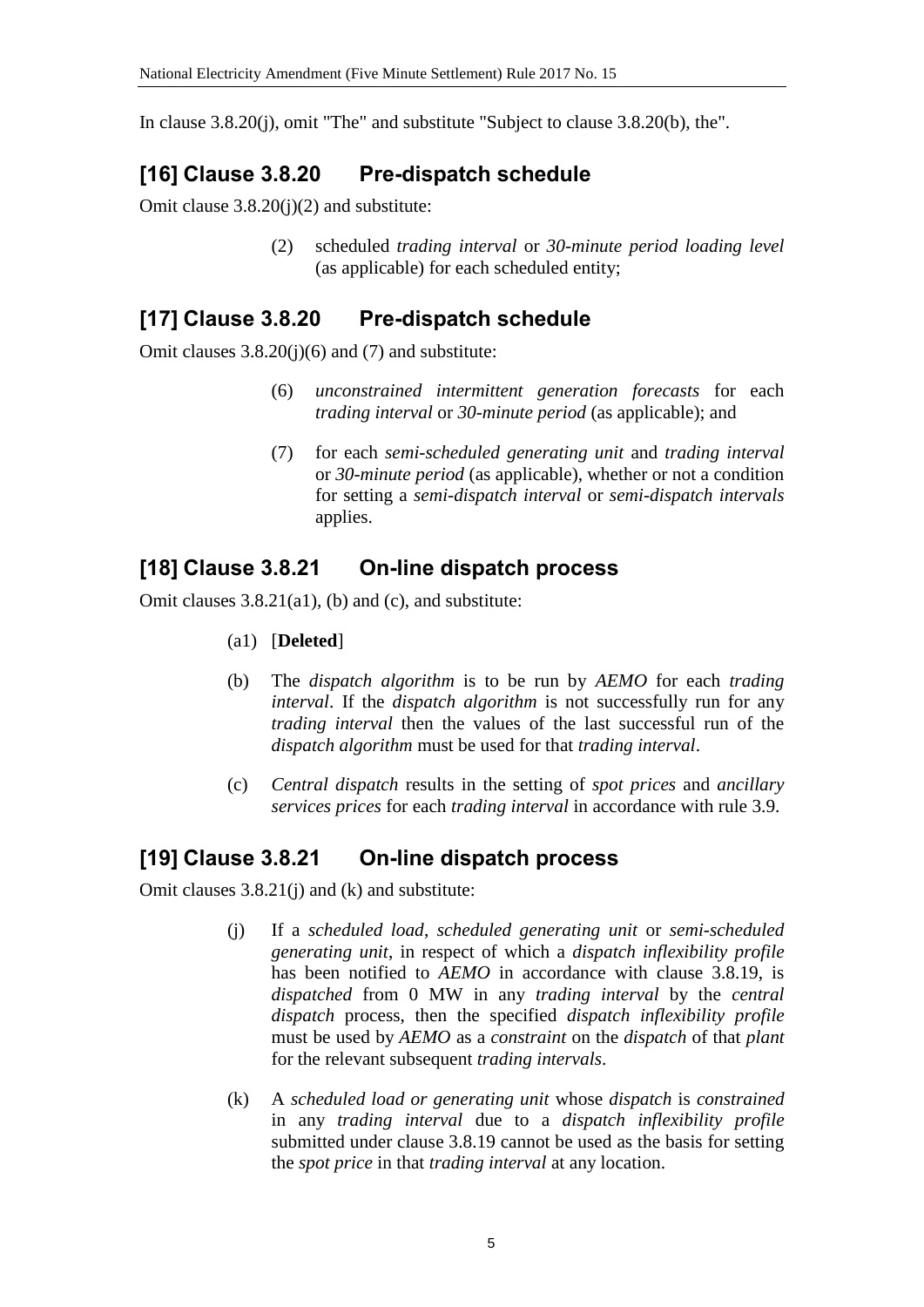## **[20] Clause 3.8.22A Offers, bids and rebids must not be false or misleading**

Omit clause 3.8.22A(e)(2), excluding the note, and substitute:

(2) the importance of *rebids* being made, where possible, in sufficient time to allow reasonable opportunity for other *Market Participants* to respond (including by making responsive *rebids*, by bringing one or more *generating units* into operation or increasing or decreasing the *loading level* of any *generating units*, or by adjusting the *loading level* of any *load*) prior to the commencement of the *trading interval* to which the *rebid* relates, and may have regard to any other relevant matter, including any of the matters referred to in sub-paragraphs  $(c)(1)$  to  $(5)$ .

## **[21] Clause 3.8.24 Scheduling errors**

In clause 3.8.24(a)(3), omit "*dispatch interval*" and substitute "*trading interval*".

### **[22] Clause 3.9.1 Principles applicable to spot price determination**

Omit clause 3.9.1(a) and substitute:

- (a) The principles applying to the determination of prices in the *spot market* are as follows:
	- (1) [**Deleted**]
	- (2) a *spot price* at a *regional reference node* is determined by the *central dispatch process* at that *regional reference node* for each *trading interval*;
	- (2A) the *central dispatch process* must determine an *ancillary service price* for each *market ancillary service* at each *regional reference node* for each *trading interval*;
	- (3) *spot prices* determine *dispatch* such that a *generating unit* or *load* whose *dispatch bid* or *dispatch offer* at a location is below the *spot price* at that location will normally be *dispatched*;
	- (3A) *generating units*, *scheduled network services* or *scheduled loads* which operate in accordance with a *direction*, are to be taken into account in the *central dispatch* process, but the *dispatch offer*, in the case of a *generating unit* or *scheduled network service*, which operates in accordance with a *direction*, or the *dispatch bid*, in the case of a *scheduled load* which operates in accordance with a *direction*, will not be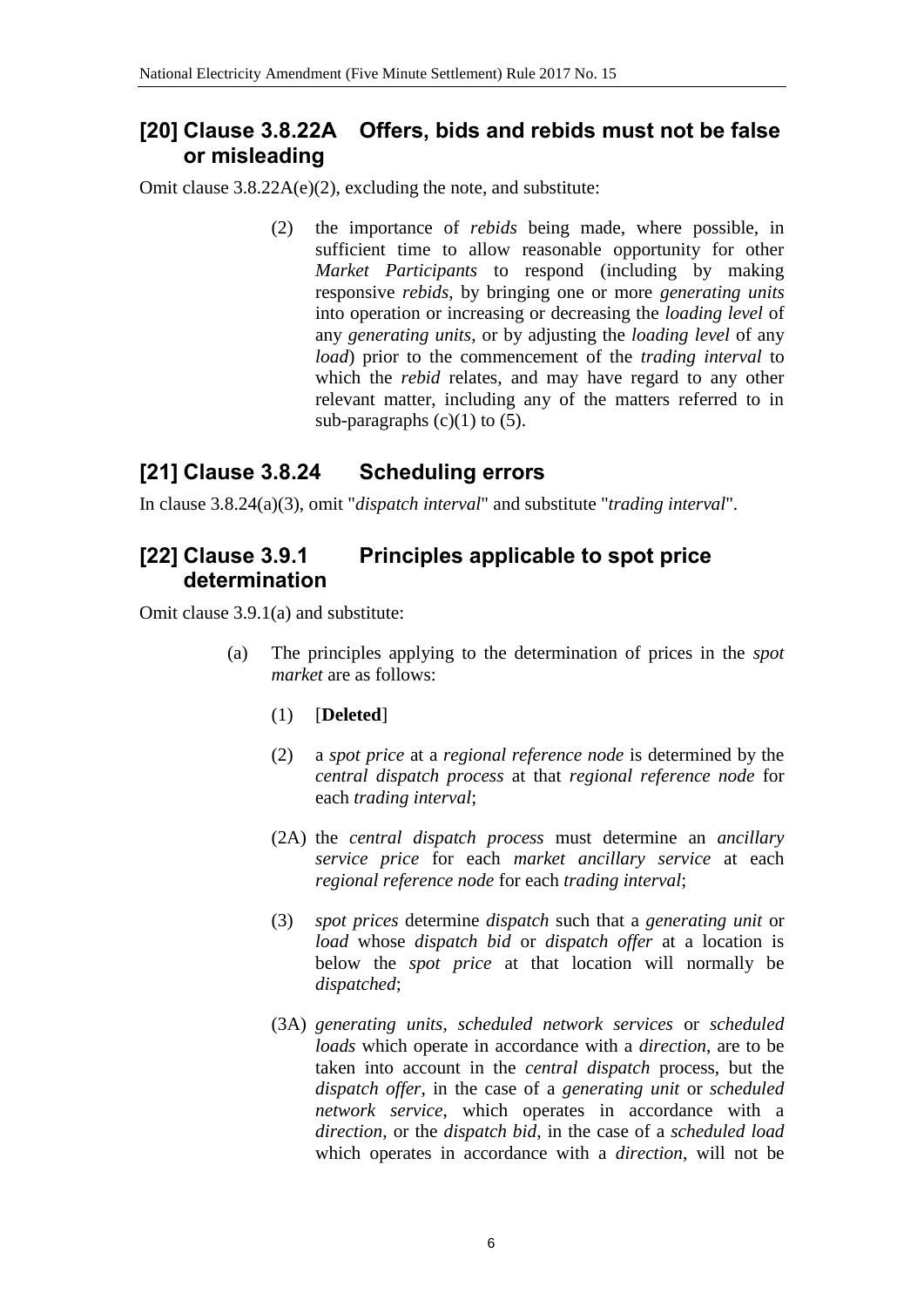used in the calculation of the *spot price* for the relevant *trading interval*;

- (3B) *ancillary service generating units* and *ancillary service loads* the subject of a fixed constraint (within the meaning of clause 3.8.23(g)) are to be taken into account in the *central dispatch* process, but the price in a *market ancillary service offer* which operates in accordance with a fixed constraint will not be used in the calculation of the *ancillary service price* for that *market ancillary service* for the relevant *trading interval*;
- (3C) *generating units* or *loads* which operate in accordance with a *direction* to provide an *ancillary service* are to be taken into account in the *central dispatch* process, but the price in a *market ancillary service offer* which operates in accordance with a *direction*, will not be used in the calculation of the *ancillary service price* for that *market ancillary service* for the relevant *trading interval*;
- (4) *network losses*, *network constraints*, the availability of *scheduled network services* and *network dispatch offers* are taken into account in the determination of *dispatch* and consequently affect *spot prices* and (apart from *network losses*) *ancillary services prices*;
- (5) where the *energy* output of a *Registered Participant* is limited above or below the level at which it would otherwise have been *dispatched* by *AEMO* on the basis of its *dispatch offer* or *dispatch bid* due to an *ancillary services direction*, the *Registered Participant's dispatch offer* or *dispatch bid* is taken into account in the determination of *dispatch* but the *dispatch offer* or *dispatch bid* will not be used in the calculation of the *spot price* for the relevant *trading interval*;
- (5A) *market ancillary service offers*, in other *ancillary services markets*, due to an *ancillary services direction* are taken into account in the determination of *dispatch* and consequently affect *ancillary service prices* in those other *ancillary services markets*;
- (6) when the *spot price* is determined, it applies to both sales and purchases of electricity at a particular location and time;
- (6A) when an *ancillary service price* is determined for an *ancillary service*, it applies to purchases of that *ancillary service*;
- (6B) when an *ancillary service price* is determined under paragraph (6A) for a *regulation service*, it applies to purchases of that *regulation service* and, where appropriate, purchases of a *delayed service*;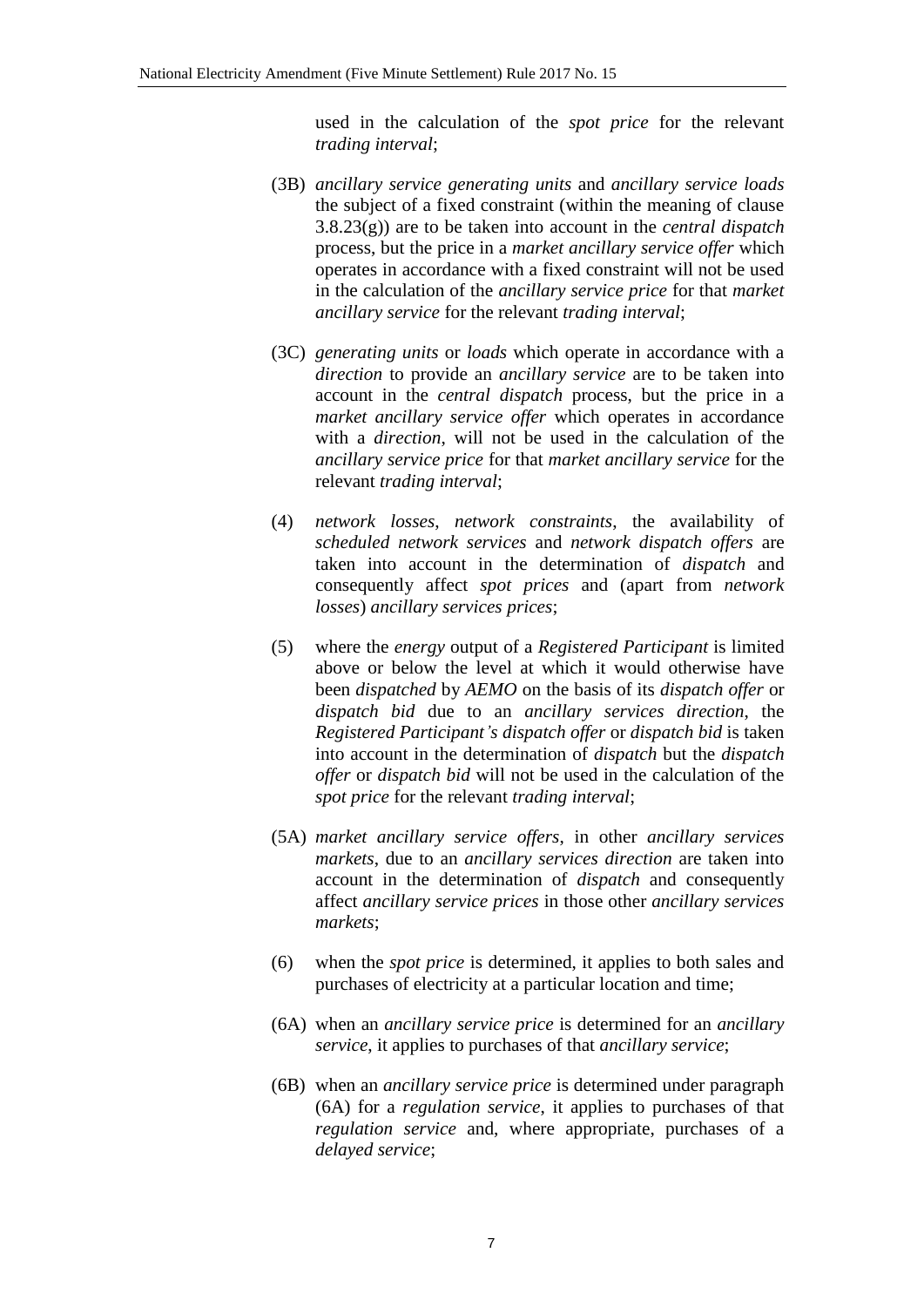- (7) *spot prices* provide *Market Participants* with signals as to the value of providing or cost of consuming electricity at a particular location at a particular time; and
- (7A) *ancillary service prices* provide *Ancillary Service Providers* with signals as to the value of providing the relevant *market ancillary service* within a particular *region* at a particular time.

## **[23] Clause 3.9.2 Determination of spot prices**

Omit clauses 3.9.2(c), (d) and (e) and substitute:

- (c) Each time the *dispatch algorithm* is run by *AEMO*, it must determine a *spot price* for each *regional reference node* for a *trading interval* in accordance with clause 3.8.21(b), provided that if *AEMO* fails to run the *dispatch algorithm* to determine *spot prices* for any *trading interval* then the *spot price* for that *trading interval* is the last *spot price* determined by the *dispatch algorithm* prior to the relevant *trading interval*.
- (d) The *spot price* at a *regional reference node* represents the marginal value of *supply* at that location and time, this being determined as the price of meeting an incremental change in *load* at that location and time in accordance with clause 3.8.1(b).
- (e) Notwithstanding paragraphs (c) or (d), for any *trading interval* if:
	- (1) the *spot price* for that *trading interval* has not already been set by the *central dispatch* process and *AEMO* reasonably determines that the *central dispatch* process may determine that all *load* in a *region* could not otherwise be supplied and *AEMO* issues instructions that are current for that *trading interval* to *Network Service Providers* or *Market Participants* to shed *load*, then *AEMO* must set the *spot price* at that *region's regional reference node* to equal the *market price cap*;
	- (2) *AEMO* has declared a *trading interval* to be an *intervention pricing interval* under clause 3.9.3(a), then subject to clauses 3.9.3(c) and 3.9.3(d) *AEMO* must set the *spot price* in accordance with clause 3.9.3;

#### (3) **[Deleted]**

- (4) an *administered price period* in accordance with rule 3.14.2 applies, then *AEMO* must limit the *spot price* in accordance with clause  $3.14.2\text{(d1)}$ ; and
- (5) *AEMO* has made a declaration that the *spot market* in a *region* is suspended under clause 3.14.3, then *AEMO* must set the *spot price* for each *trading interval* during the period for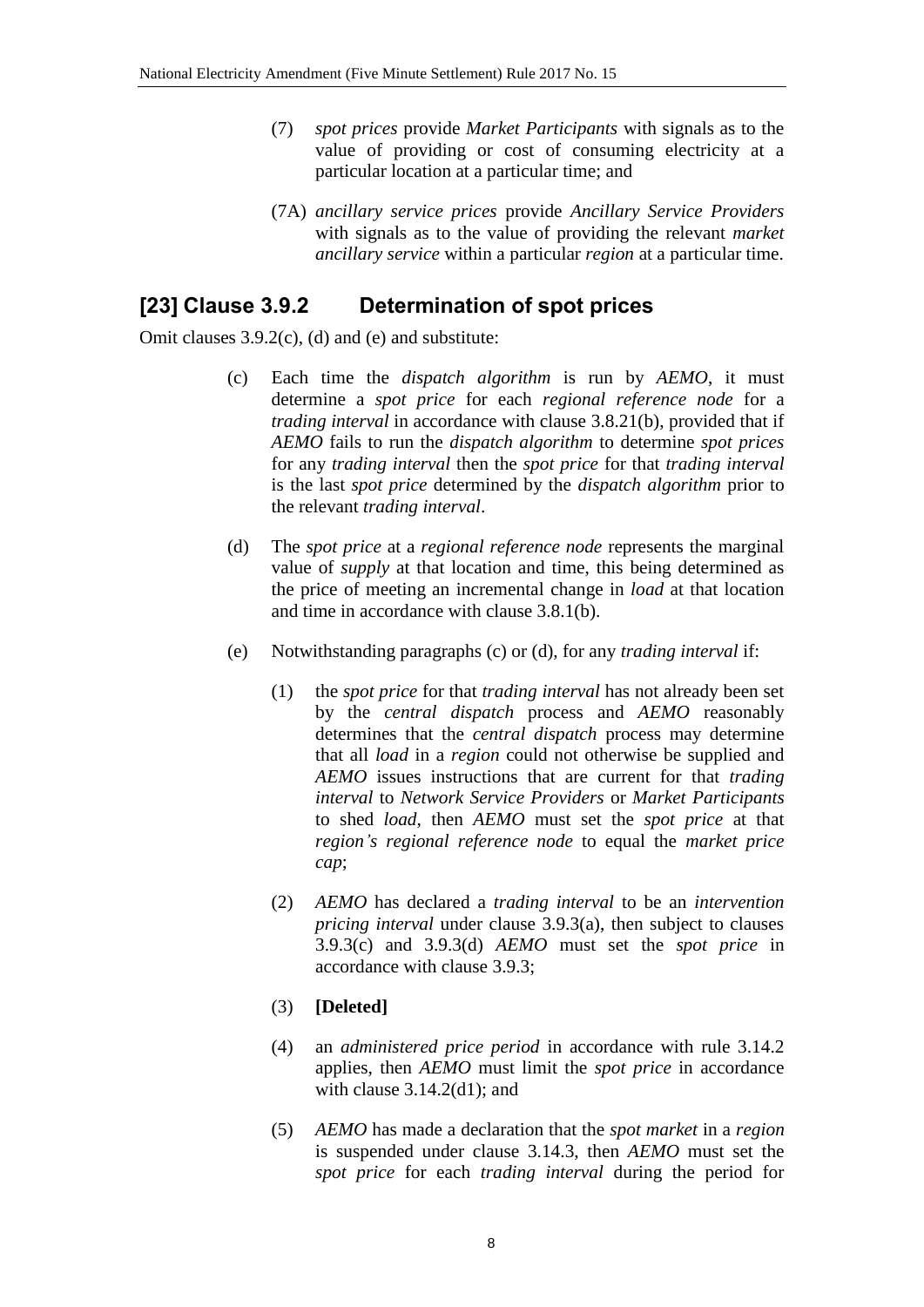which the *spot market* is suspended in accordance with clause 3.14.5.

## **[24] Clause 3.9.2 Determination of spot prices**

Omit clause 3.9.2(h) and substitute:

#### (h) **[Deleted]**

## **[25] Clause 3.9.2 Determination of spot prices**

Omit clause 3.9.2(k) and substitute:

(k) If a test is being conducted on a *generating unit* or *scheduled load* in accordance with clause 3.11.2 and for the purpose of conducting that test, the *generating unit* or *scheduled load* is excluded from *central dispatch*, then that *generating unit* or *scheduled load* cannot be used to set the *spot price* for the relevant *trading interval*.

### **[26] Clause 3.9.2A Determination of ancillary services prices**

Omit clause 3.9.2A(a) and substitute:

(a) Each time the *dispatch algorithm* is run by *AEMO*, it must determine an *ancillary service price* for each *market ancillary service* for each *regional reference node* which is to apply until the next time the *dispatch algorithm* is run, provided that if *AEMO* fails to run the *dispatch algorithm* to determine *ancillary service prices* for any *trading interval* then the *ancillary service price* for that *trading interval* is the last *ancillary service price* determined by the *dispatch algorithm* prior to the relevant *trading interval*.

## **[27] Clause 3.9.2B Pricing where AEMO determines a manifestly incorrect input**

In clause 3.9.2B(a), omit the definition of "**Last correct** *dispatch interval*" and substitute:

> **Last correct** *trading interval* means the most recent *trading interval* preceding the affected *trading interval* that is not itself an affected *trading interval*.

### **[28] Clause 3.9.2B Pricing where AEMO determines a manifestly incorrect input**

Omit clauses 3.9.2B(b) to (f) and substitute:

(b) *AEMO* may apply the automated procedures developed in accordance with paragraph (h), to identify a *trading interval* as subject to review ("a *trading interval* **subject to review**").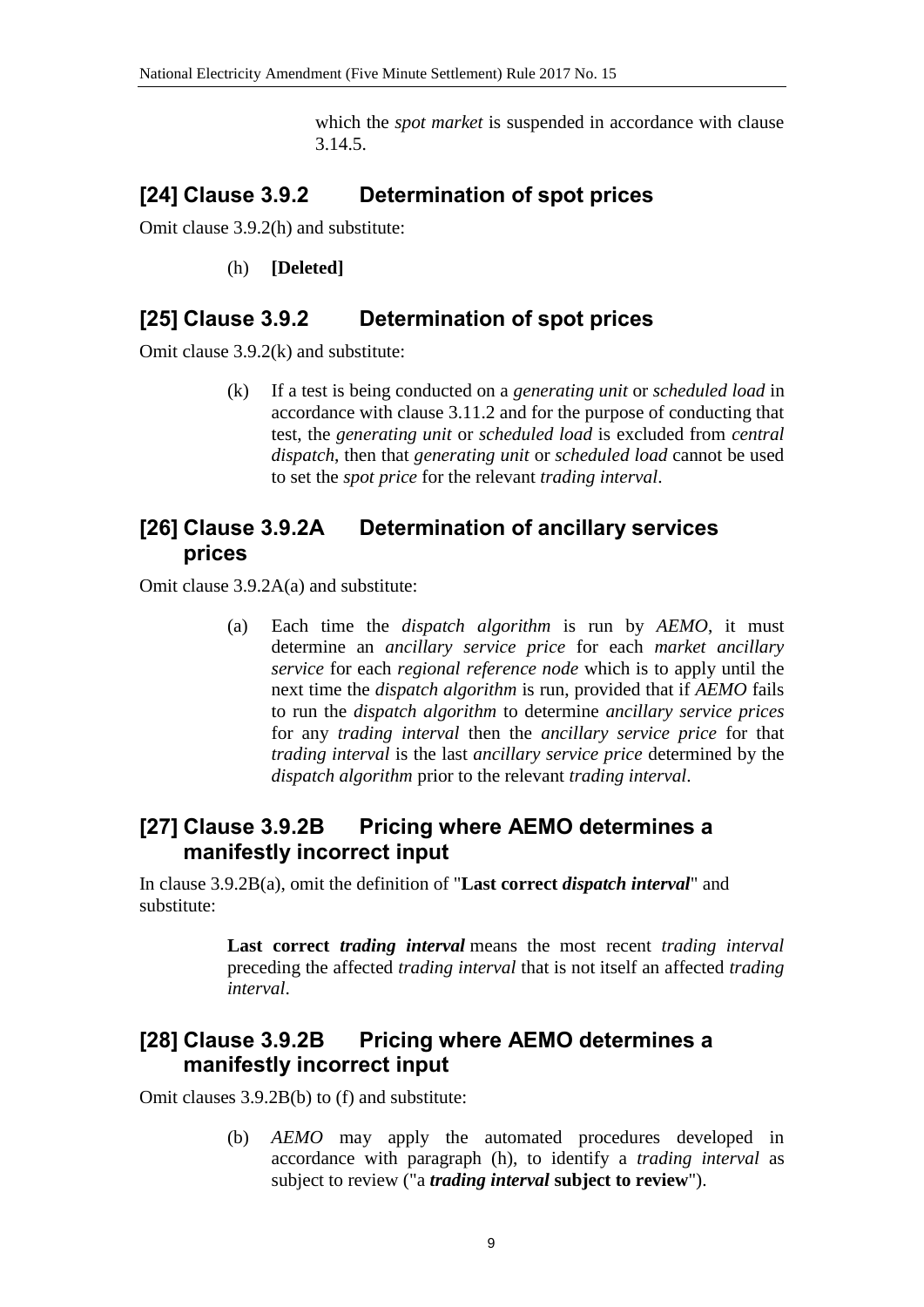- (c) *AEMO* may also determine that a *trading interval* is subject to review if *AEMO* considers that it is likely to be subject to a manifestly incorrect input, but only where the *trading interval* immediately preceding it was a *trading interval* subject to review.
- (d) *AEMO* must determine whether a *trading interval* subject to review contained a manifestly incorrect input to the *dispatch algorithm* ("**an affected** *trading interval*").
- (e) Where *AEMO* determines an affected *trading interval AEMO* must:
	- (1) replace all *spot prices* and *ancillary service prices* with the corresponding prices for the last correct *trading interval*; and
	- (2) recalculate, in accordance with paragraph (h), and adjust the *spot price* for each affected *trading interval*.
- (f) *AEMO* may only carry out the action described in paragraph (e) if no more than 30 minutes have elapsed since the publication of the *spot prices* for the *trading interval* subject to review.

### **[29] Clause 3.9.2B Pricing where AEMO determines a manifestly incorrect input**

Omit clauses 3.9.2B(h) and substitute:

(h) *AEMO* must, in consultation with *Registered Participants*, develop procedures for the automatic identification of *trading intervals* subject to review under paragraph (b) ("the **automated procedures**").

### **[30] Clause 3.9.2B Pricing where AEMO determines a manifestly incorrect input**

Omit clause 3.9.2B(l) and substitute:

(l) *AEMO* must report on the findings of the review under paragraph (k) and must include in that report details of all *trading intervals* subject to review that were not affected *trading intervals* and an analysis of why such intervals were identified as subject to review.

### **[31] Clause 3.9.3 Pricing in the event of intervention by AEMO**

Omit clauses 3.9.3(a) to (e) and substitute:

(a) In respect of a *trading interval* where an *AEMO intervention event* occurs *AEMO* must declare that *trading interval* to be an *intervention pricing interval*.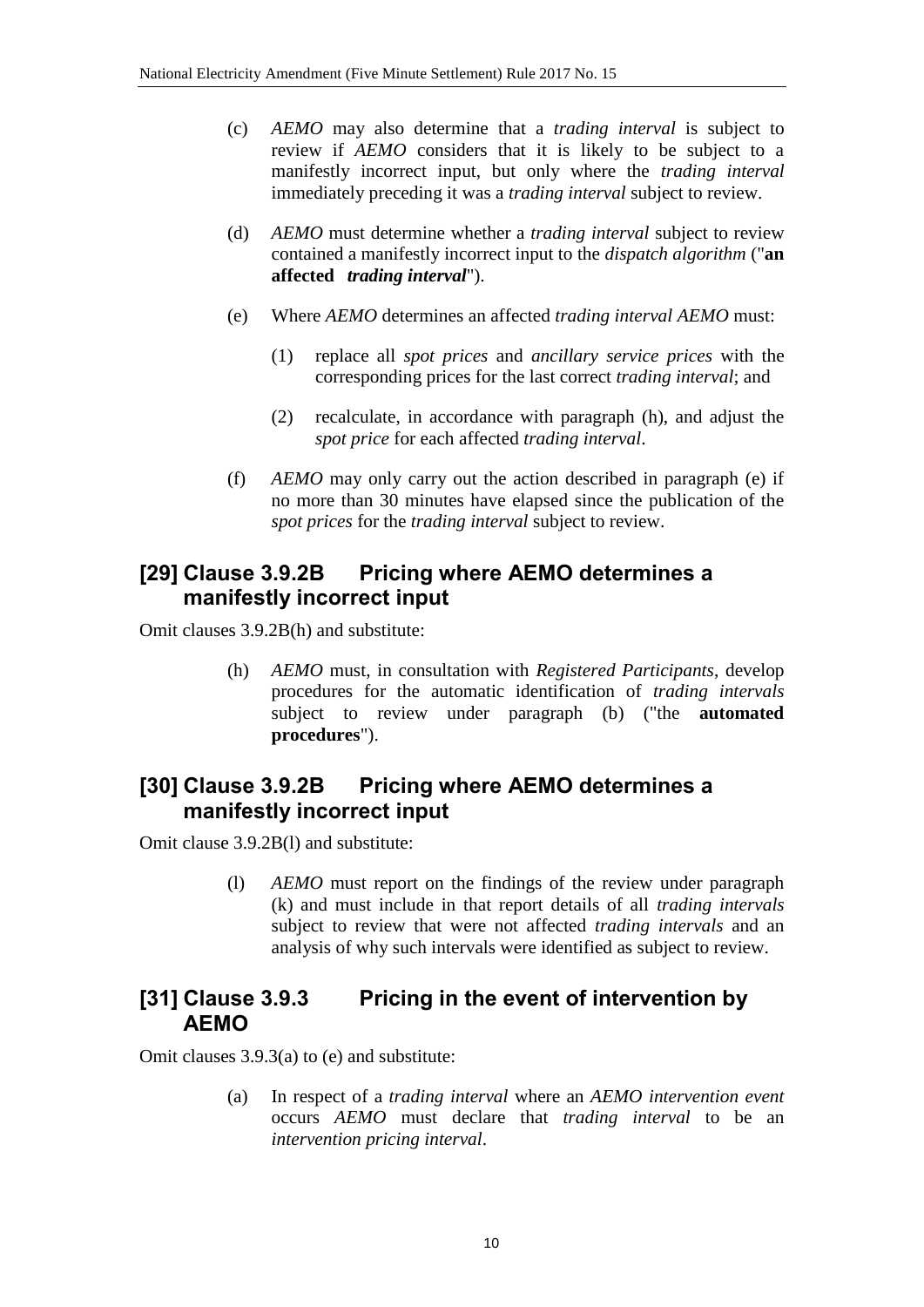- (b) Subject to paragraphs (c) and (d), *AEMO* must in accordance with the methodology or assumptions *published* pursuant to paragraph (e) set the *spot price* and *ancillary service prices* for an *intervention pricing interval* at the value which *AEMO*, in its reasonable opinion, considers would have applied as the *spot price* and *ancillary service price* for that *trading interval* in the relevant *region* had the *AEMO intervention event* not occurred.
- (c) *AEMO* may continue to set *spot prices* pursuant to clause 3.9.2 and *ancillary service prices* pursuant to clause 3.9.2A until the later of:
	- (1) the second *trading interval* after the first *trading interval* in which the *AEMO intervention event* occurred; or
	- (2) if applicable, the second *trading interval* after the restoration of the *power system* to a *secure operating state* after any *direction* which constitutes the *AEMO intervention event* was issued, provided that *AEMO* must use its reasonable endeavours to set *spot prices* and *ancillary service prices* pursuant to this clause 3.9.3 as soon as practicable following the *AEMO intervention event*.
- (d) *AEMO* must continue to set *spot prices* pursuant to clause 3.9.2 and *ancillary service prices* pursuant to clause 3.9.2A if a *direction* given to a *Registered Participant* in respect of *plant* at the *regional reference node* would not in *AEMO*'s reasonable opinion have avoided the need for any *direction* which constitutes the *AEMO intervention event* to be issued.
- (e) Subject to paragraph (g), *AEMO* must develop in accordance with the *Rules consultation procedures* and *publish* details of the methodology it will use, and any assumptions it may be required to make, to determine *spot prices* and *ancillary service prices* for the purposes of paragraph (b).

## **[32] Clause 3.9.4 Market Price Cap**

Omit clause 3.9.4(a) and substitute:

(a) The *market price cap* is a price cap which is to be applied to *spot prices*.

## **[33] Clause 3.9.5 Application of the Market Price Cap**

In clause 3.9.5(a), omit "*Dispatch prices*" and substitute "*Spot prices*".

## **[34] Clause 3.9.5 Application of the Market Price Cap**

In clause 3.9.5(b), omit "*dispatch prices*" and substitute "*spot prices*".

## **[35] Clause 3.9.5 Application of the Market Price Cap**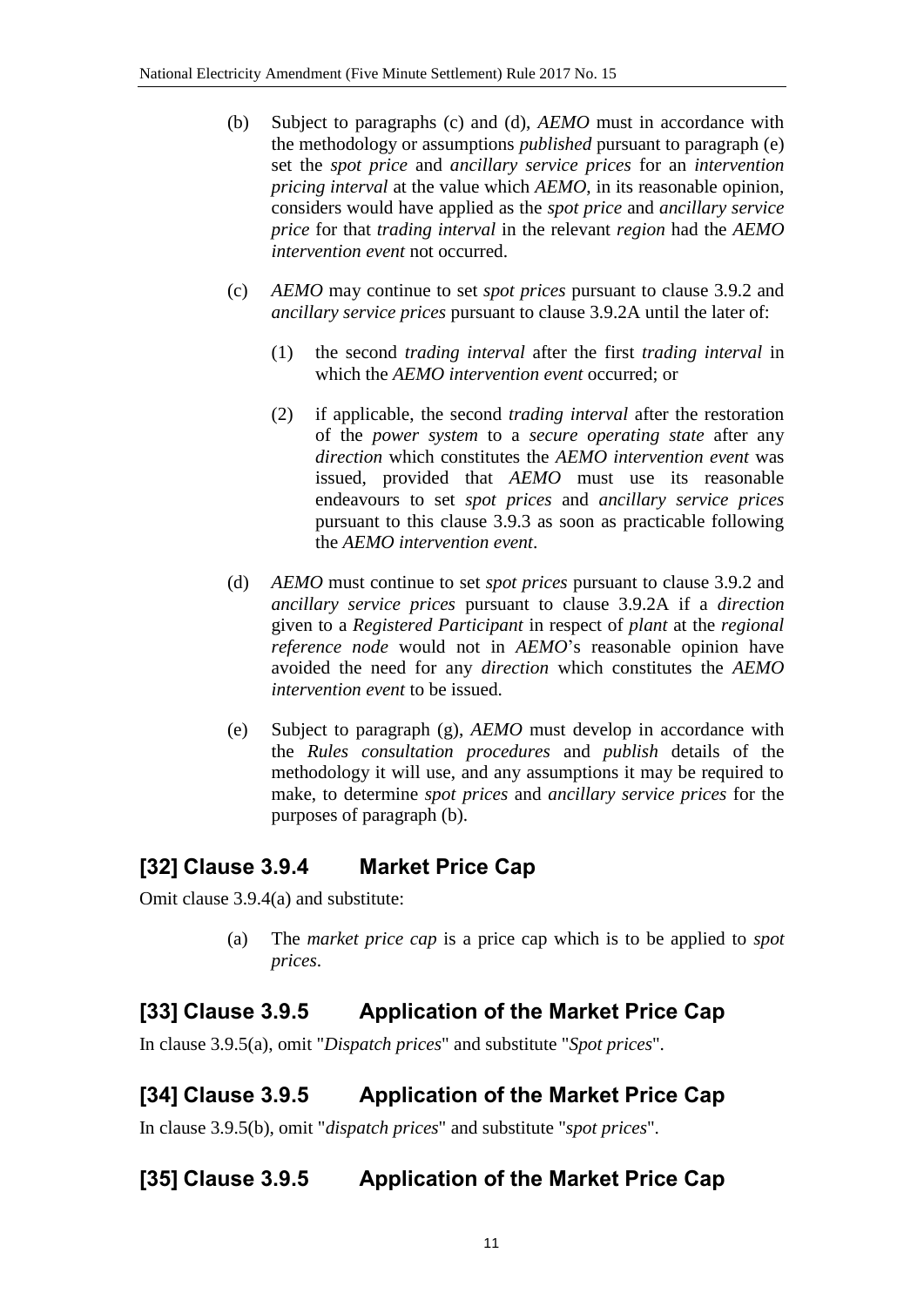In clause 3.9.5(b), omit "*dispatch price*" wherever occurring and substitute "*spot price*".

## **[36] Clause 3.9.5 Application of the Market Price Cap**

In clause 3.9.5(c), omit "*dispatch prices*" and substitute "*spot prices*".

# **[37] Clause 3.9.5 Application of the Market Price Cap**

In clause 3.9.5(c), omit "*dispatch price*" and substitute "*spot price*".

## **[38] Clause 3.9.5 Application of the Market Price Cap**

In clause 3.9.5(c), omit "*dispatch interval*" and substitute "*trading interval*".

## **[39] Clause 3.9.6 Market Floor Price**

In clause 3.9.6(a), omit "*dispatch prices*" and substitute "*spot prices*".

## **[40] Clause 3.9.6A Application of the Market Floor Price**

In clause 3.9.6A(a), omit "*Dispatch prices*" and substitute "*Spot prices*".

## **[41] Clause 3.9.6A Application of the Market Floor Price**

In clause 3.9.6A(b), omit "*dispatch prices*" and substitute "*spot prices*".

# **[42] Clause 3.9.6A Application of the Market Floor Price**

In clause 3.9.6A(b), omit "*dispatch price*" wherever occurring and substitute "*spot price*".

## **[43] Clause 3.9.6A Application of the Market Floor Price**

In clause 3.9.6A(c), omit "*dispatch price*" and substitute "*spot price*".

# **[44] Clause 3.9.6A Application of the Market Floor Price**

In clause 3.9.6A(c), omit "*dispatch prices*" and substitute "*spot prices*".

## **[45] Clause 3.9.6A Application of the Market Floor Price**

In clause 3.9.6A(c), omit "*dispatch interval*" and substitute "*trading interval*".

## **[46] Clause 3.9.7 Pricing for constrained-on scheduled generating units**

In clause 3.9.7(a), omit "*dispatch interval*" wherever occurring and substitute "*trading interval*".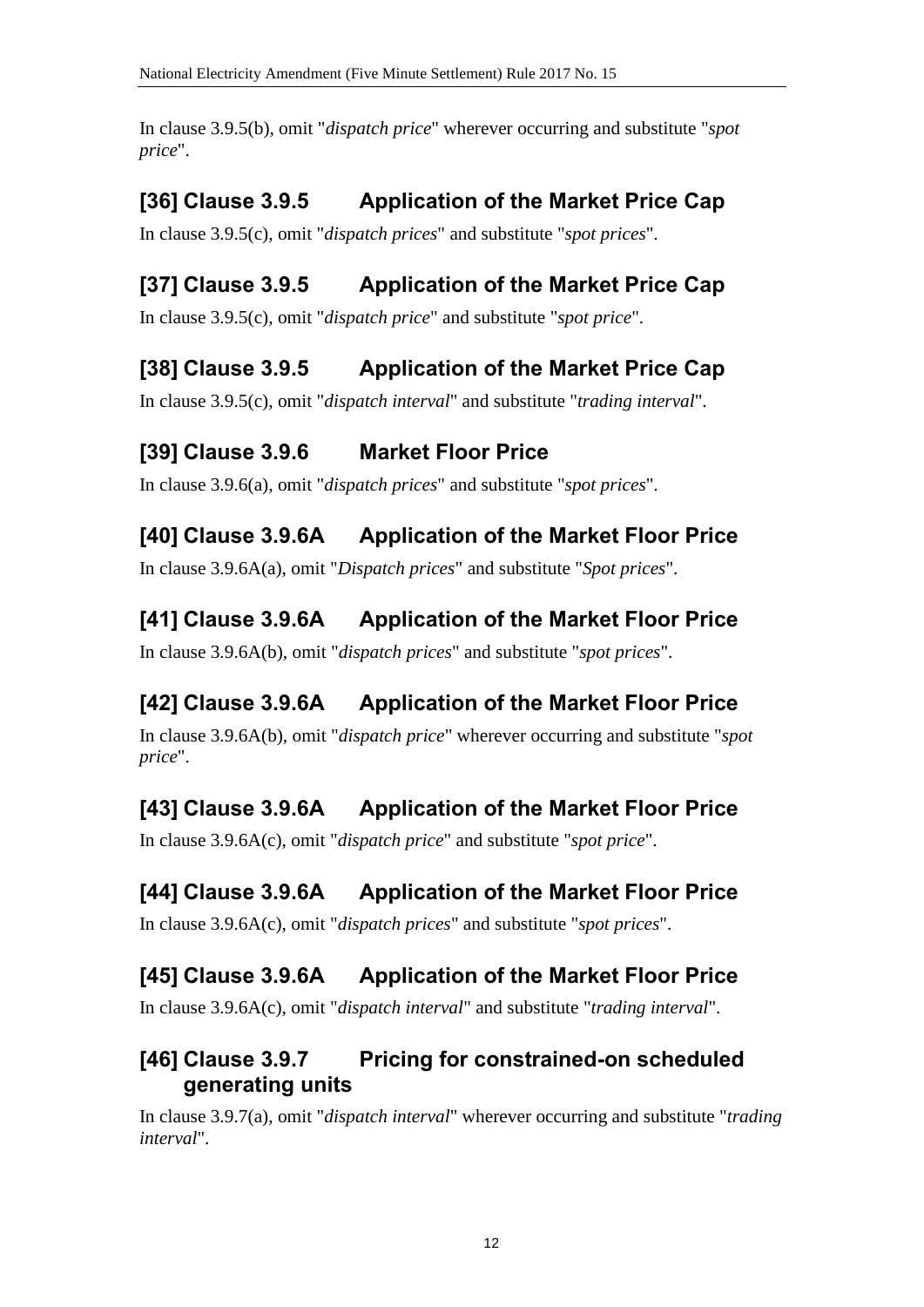## **[47] Clause 3.9.7 Pricing for constrained-on scheduled generating units**

In clause 3.9.7(a), omit "*dispatch price*" and substitute "*spot price*".

## **[48] Clause 3.9.7 Pricing for constrained-on scheduled generating units**

In clause 3.9.7(b), omit "*dispatch price*" and substitute "*spot price*".

### **[49] Clause 3.12.2 Affected Participants and Market Customers entitlements to compensation in relation to AEMO intervention**

In clause 3.12.2, omit "*intervention price trading interval*" wherever it occurs and substitute "*intervention pricing 30-minute period* ".

## **[50] Clause 3.12.3 Role if Independent Expert in calculating payments in relation to intervention by AEMO**

In clause 3.12.3(c)(1)(i)(A) omit "*intervention price trading interval*" and substitute "*intervention pricing 30-minute period*".

## **[51] Clause 3.12A.4 Rebid of capacity under restriction offers**

In clause 3.12A.4, omit "*dispatch interval*" wherever occurring and substitute "*trading interval*".

## **[52] Clause 3.12A.5 Dispatch of restriction offers**

In clause 3.12A.5(a), omit "*dispatch interval*" and substitute "*trading interval*".

## **[53] Clause 3.12A.6 Pricing during a restriction price trading interval**

In clause 3.12A.6, omit "*dispatch prices*" and substitute "*spot prices*".

## **[54] Clause 3.12A.6 Pricing during a restriction price trading interval**

In clause 3.12A.6, omit "*dispatch price*" and substitute "*spot price*".

## **[55] Clause 3.13.4 Spot market**

In Clause 3.13.4(c), omit "*trading interval*" and substitute "*30-minute period*".

## **[56] Clause 3.13.4 Spot market**

In clause 3.13.4(f), omit "Details" and substitute "Subject to clause 3.8.20(b), details".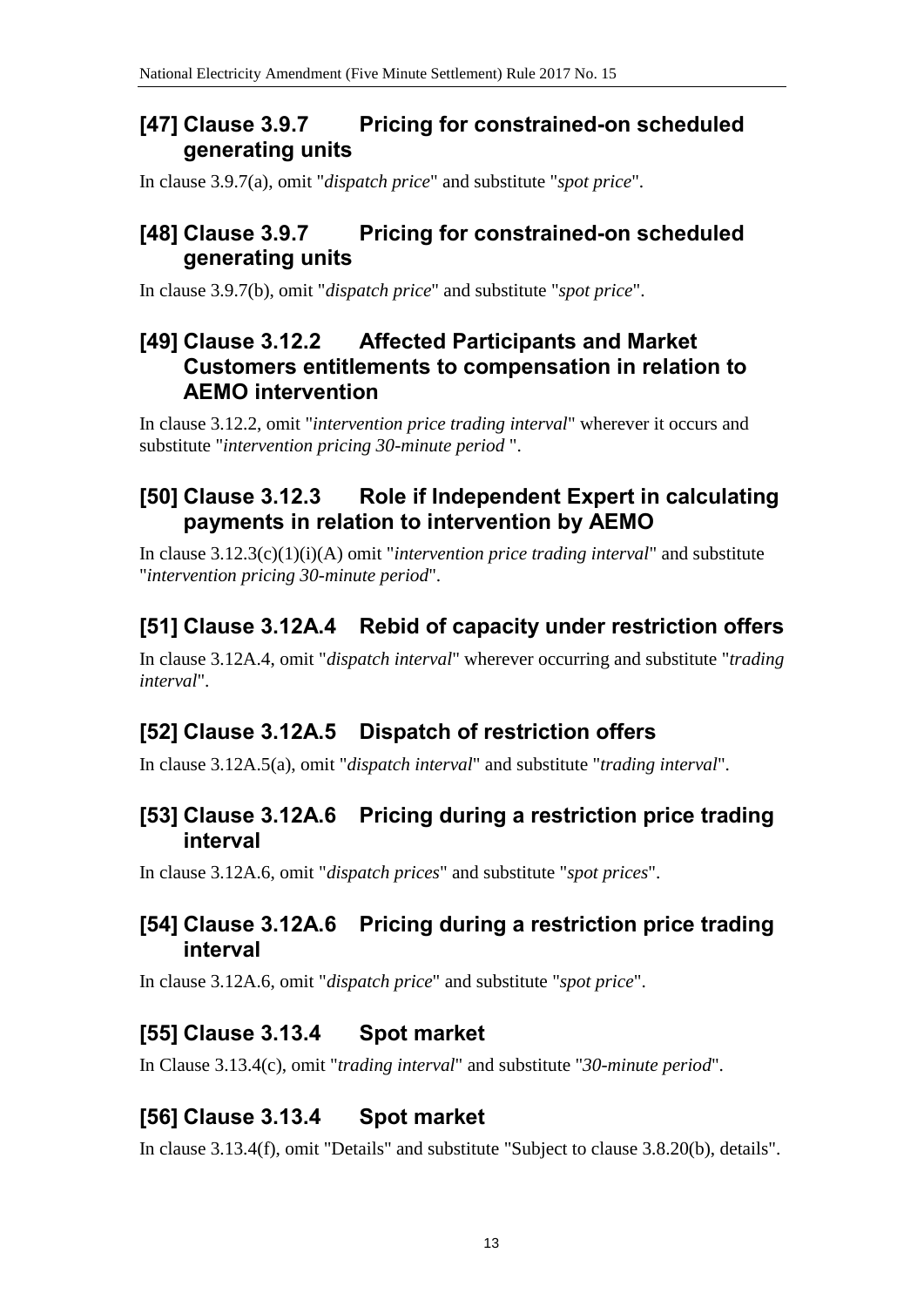## **[57] Clause 3.13.4 Spot market**

In clause 3.13.4(f). after "*trading interval*" insert "or *30-minute period* (as applicable)".

## **[58] Clause 3.13.4 Spot market**

In clause 3.13.4(g) omit "or *dispatch interval* (as applicable)" and insert "or *30-minute period* (as applicable)".

## **[59] Clause 3.13.4 Spot market**

Omit clause 3.13.4(h), and substitute:

(h) Together with its forecast *spot prices*, *AEMO* must *publish* details of the expected sensitivity of the forecast *spot prices* for each *30-minute period* to changes in the forecast *load* or *generating unit* availability.

## **[60] Clause 3.13.4 Spot market**

After clause 3.13.4(h), insert:

(h1) Together with its forecast *spot prices*, *AEMO* may *publish* details of the expected sensitivity of the forecast *spot prices* for each *trading interval* to changes in the forecast *load* or *generating unit* availability.

## **[61] Clause 3.13.4 Spot market**

In clause 3.13.4(l) omit "*dispatch price*" and insert "*spot price*".

## **[62] Clause 3.13.4 Spot market**

After clause 3.13.4(l), insert:

(l1) In addition to the *spot price*, *AEMO* must *publish* a *30-minute price* for a *regional reference node* for each *30-minute period*.

## **[63] Clause 3.13.4 Spot market**

In clause 3.13.4(p)(7), omit "*dispatch interval*" and substitute "*trading interval*".

## **[64] Clause 3.13.4 Spot market**

In clause 3.13.4(p)(8), omit "*dispatch interval*" and substitute "*trading interval*".

## **[65] Clause 3.13.4 Spot market**

In clause 3.13.4(q)(1), omit "and *dispatch interval*".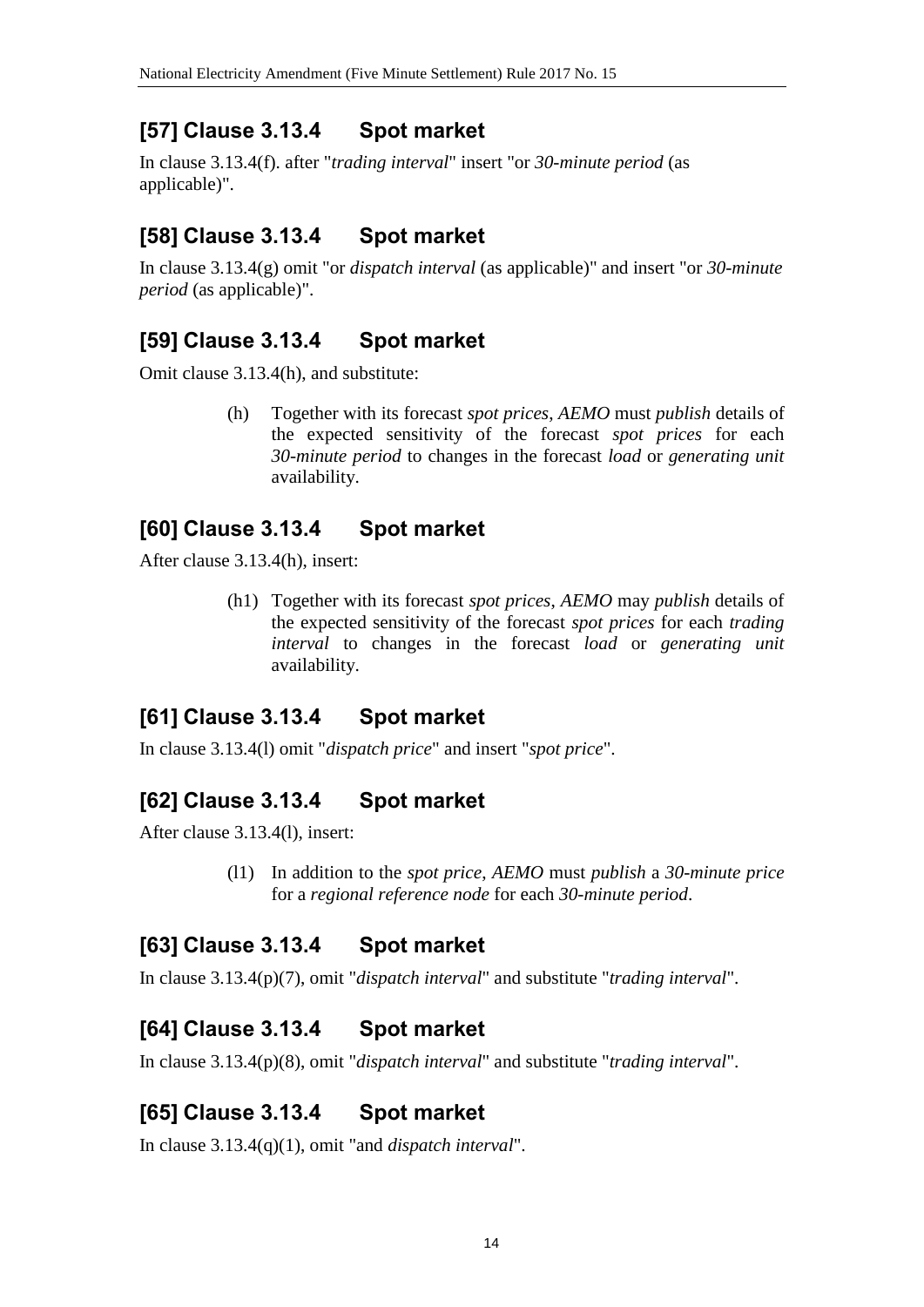## **[66] Clause 3.13.4 Spot market**

In clause 3.13.4(q)(2), omit "and *dispatch interval*".

## **[67] Clause 3.13.4 Spot market**

In clause 3.13.4(u), omit "*dispatch interval*" and substitute "*trading interval*".

## **[68] Clause 3.13.4 Spot market**

In clause 3.13.4(u) (3), omit "*dispatch price*" and substitute "*spot price*".

## **[69] Clause 3.13.7 Monitoring of significant variation between forecast and actual prices by AER**

Omit clause 3.13.7(d) and substitute:

- (d) The *AER* must, within 40 *business days* of the end of a week in which any *30 minute price published* under clause 3.13.4(l1) exceeded \$5,000/MWh , prepare and *publish* a report which must:
	- (1) describe the significant factors that contributed to the *30 minute price* exceeding \$5,000/MWh, including the withdrawal of *generation* capacity and *network* availability;
	- (2) assess whether *rebidding* pursuant to clause 3.8.22 contributed to the *30 minute price* exceeding \$5,000/MWh; and
	- (3) identify the marginal *scheduled generating units* and *semi-scheduled generating units* for the relevant period and all *scheduled generating units* and *semi-scheduled generating units* for which any *dispatch offer* for a *trading interval* in the relevant period was equal to or greater than \$5,000/MWh and compare these *dispatch offers* to relevant *dispatch offers* in previous *trading intervals*.

### **[70] Clause 3.13.7 Monitoring of significant variation between forecast and actual prices by AER**

In clause 3.13.7(e), after "Where" insert ":"

## **[71] Clause 3.13.7 Monitoring of significant variation between forecast and actual prices by AER**

In clause 3.13.7(e)(1), after "relevant *spot price*" omit "for *energy*"

## **[72] Clause 3.13.7 Monitoring of significant variation between forecast and actual prices by AER**

In clause 3.13.7(e)(2), omit "*trading intervals* and substitute "*30-minute periods*".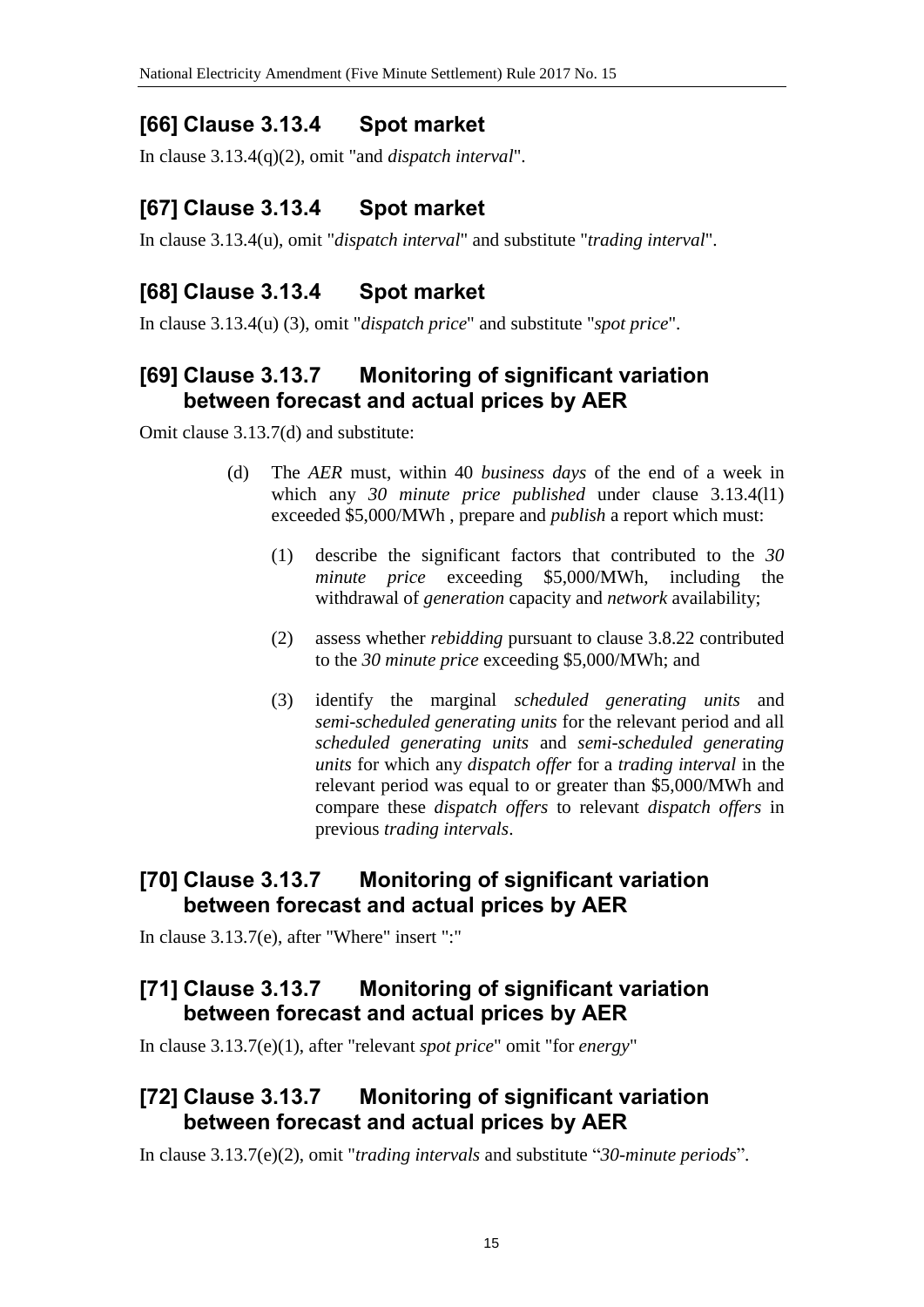## **[73] Clause 3.13.7 Monitoring of significant variation between forecast and actual prices by AER**

In clause 3.13.7(e)(5), omit "\$5,000/Mwh." and substitute "\$5,000/MWh."

### **[74] Clause 3.14.1 Cumulative Price Threshold and Administered Price Cap**

In clause  $3.14.1(e)$ , omit the formula term for "BVCPT" and substitute:

**BVCPT** is \$1,125,000 (being 6 times the value of the *cumulative price threshold* prior to 1 July 2012 calculated on a 30-minute basis;

## **[75] Clause 3.14.2 Application of Administered Price Cap**

In clause 3.14.2(c)(1), omit "336" and substitute "2,016".

## **[76] Clause 3.14.2 Application of Administered Price Cap**

Omit clause 3.14.2(c)(1A) and substitute:

(1A) a *trading interval*, where the sum of the *ancillary service prices* for a *market ancillary service* in the previous 2,016 *trading intervals*, calculated as if this clause did not apply, exceeds the *cumulative price threshold*; or

## **[77] Clause 3.14.2 Application of Administered Price Cap**

In clause  $3.14.2(c)(2)$ , omit ";" and substitute ".".

## **[78] Clause 3.14.2 Application of Administered Price Cap**

Omit clause 3.14.2(c)(2A) and substitute "**[Deleted]**".

## **[79] Clause 3.14.2 Application of Administered Price Cap**

Omit clause 3.14.2(c)(2B) and substitute "**[Deleted]**".

## **[80] Clause 3.14.2 Application of Administered Price Cap**

In clauses 3.14.2(d1), (d1)(1) and (d1)(2), omit "*dispatch price*" and substitute "*spot price*".

## **[81] Clause 3.14.2 Application of Administered Price Cap**

In clause 3.14.2(e), omit "*dispatch price*" and substitute "*spot price*".

## **[82] Clause 3.14.2 Application of Administered Price Cap**

In clause 3.14.2(e)(2) and (e)(4), omit "*dispatch prices*" and substitute "*spot prices*".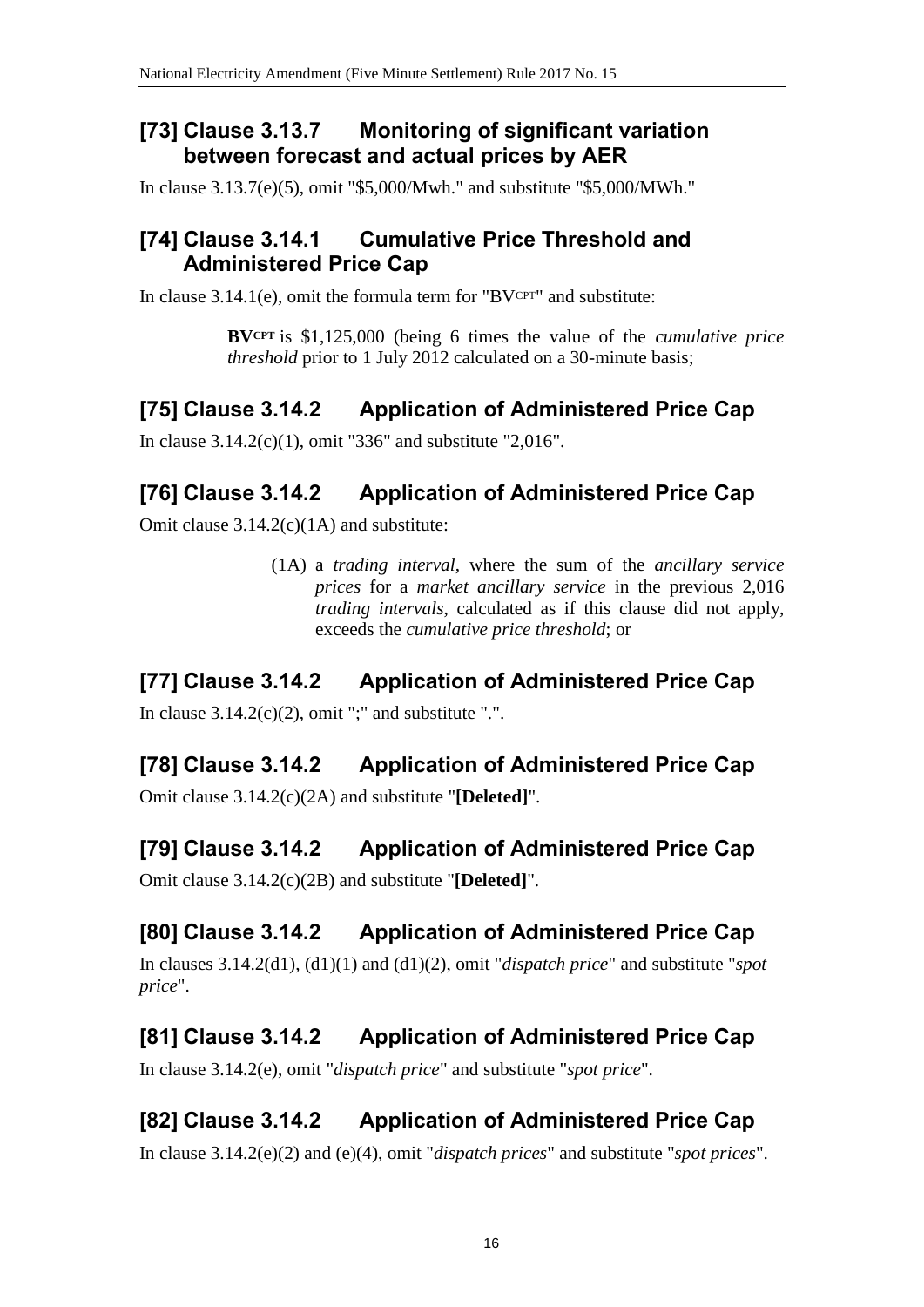## **[83] Clause 3.14.2 Application of Administered Price Cap**

In clause 3.14.2(e)(2) and (e)(4), omit "*dispatch interval*" and substitute "*trading interval*".

### **[84] Clause 3.14.3 Conditions for suspension of the spot market**

In clauses 3.14.3(b)(1) and (b)(1A), omit "*dispatch prices*" and substitute "*spot prices*".

## **[85] Clause 3.14.4 Declaration of market suspension**

In clause 3.14.4(c), omit "*dispatch interval*" and substitute "*trading interval*".

## **[86] Clause 3.14.4 Declaration of market suspension**

In clause 3.14.4(e)(2), omit "*dispatch prices*" and substitute "*spot prices*".

## **[87] Clause 3.14.5 Pricing during market suspension**

Omit clause 3.14.5, excluding the heading, and substitute:

- (a) Subject to paragraph (b), if the *spot market* is suspended in a *region* then *central dispatch* and the determination of *spot prices* and *ancillary service prices* in the *suspended region* are to continue in accordance with rules 3.8 and 3.9.
- (b) If, in *AEMO's* reasonable opinion, it is not practicable to operate *central dispatch* and determine *spot prices* and *ancillary service prices* in a *suspended region* in accordance with rules 3.8 and 3.9, *AEMO* must set *spot prices* and *ancillary service prices* for the *suspended region* at the prices applicable to the relevant *trading interval* in the current estimated price schedule developed and published in accordance with paragraph (e)
- (c) *Spot prices* and *ancillary service prices* determined in accordance with paragraph (b) for a *suspended region*:
	- (1) continue to be subject to the application of clause 3.14.2(d1) and clause 3.14.2(d2) in respect of *administered price periods*, and are to be adjusted (where applicable) in accordance with clause 3.14.2(e);
	- (2) are not to be adjusted in the circumstances set out in clause 3.9.2(e)(1) or clauses 3.9.2(e)(2) and 3.9.3;
	- (3) are not subject to review under clause 3.9.2B; and
	- (4) are not subject to clause 3.12A.6.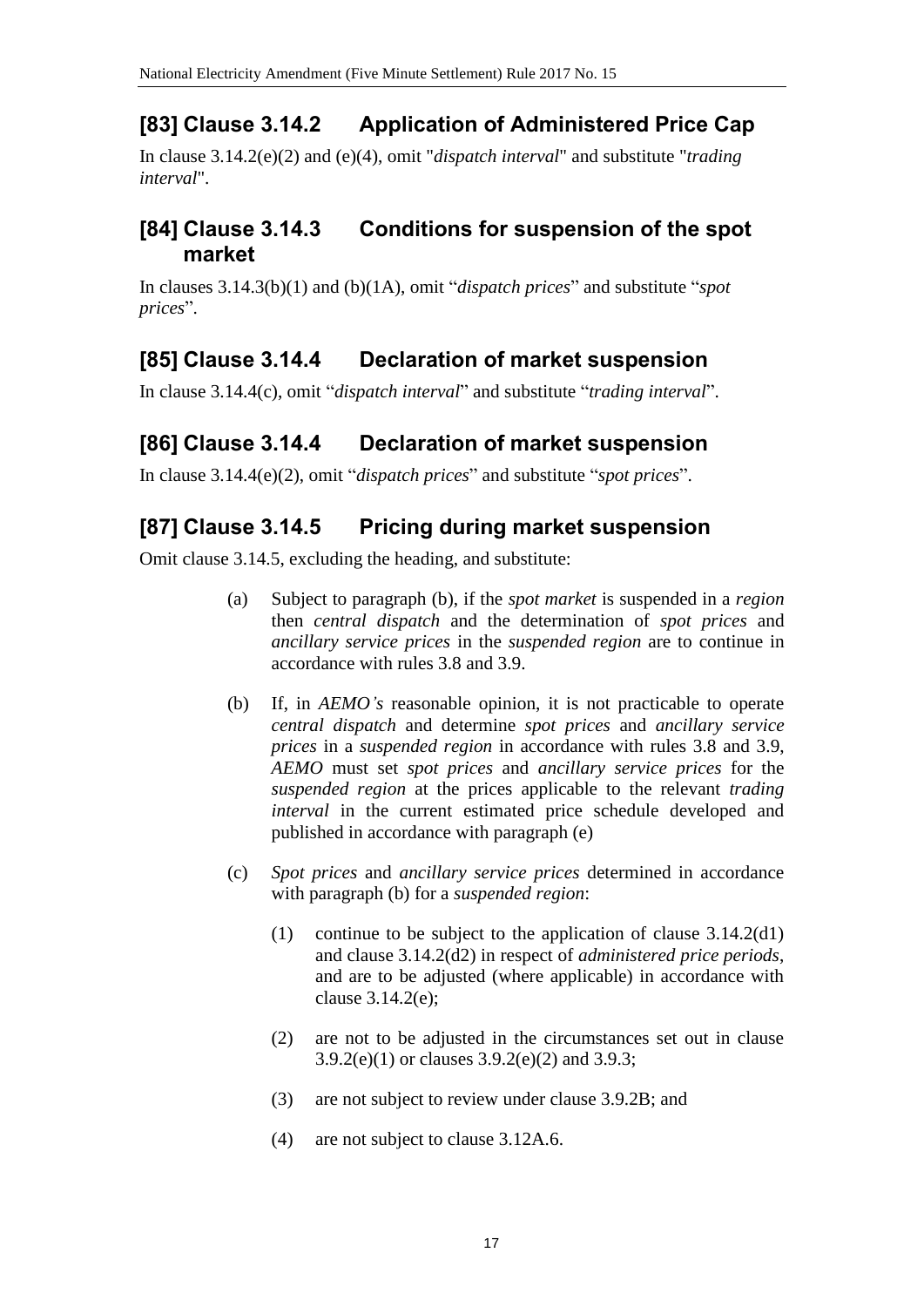- (d) If the *spot prices* and *ancillary service prices* in a *suspended region* are being determined in accordance with paragraph (b), they must continue to be determined in accordance with that paragraph until the earlier of:
	- (1) the *time* that the *spot market* is no longer suspended in the relevant *region*; and
	- (2) if *AEMO* declared the *spot market* to be suspended for the reason set out in clause 3.14.3(a)(1) or (3), the *time* that, in *AEMO*'s reasonable opinion, it is practicable to resume *central dispatch* and the determination of *spot prices* and *ancillary service prices* in the *suspended region* in accordance with rules 3.8 and 3.9; and
	- (3) if *AEMO* declared the *spot market* to be suspended for the reason set out in clause 3.14.3(a)(2), the *time* that, in *AEMO's* reasonable opinion, it is practicable to resume *central dispatch*  and the determination of *spot prices* and *ancillary service price*s in the *suspended region* in accordance with rules 3.8 and 3.9, provided that the *participating jurisdiction* that directed *AEMO* under clause 3.14.3(a)(2) has agreed to the resumption of *central dispatch* and the determination of *spot prices* and *ancillary service prices* in the *suspended region* in accordance with rules 3.8 and 3.9.
- (e) *AEMO* must:
	- (1) develop in accordance with the *Rules consultation procedures* a methodology to be used by *AEMO* (**estimated price methodology**) to prepare and update schedules containing reasonable estimates of typical *market* prices during the periods to which the schedules relate (**estimated price schedules**);
	- (2) develop and update estimated price schedules in accordance with the estimated price methodology, to be used during any period in which the *spot market* is suspended; and
	- (3) *publish* the estimated price methodology promptly after it has been developed and *publish* the estimated price schedule at least 14 days prior to the first day to which the schedule relates
- (f) If a *spot price* is set in accordance with paragraph (b) at a *regional reference node* (**suspension node**), then *spot prices* at all other *regional reference nodes* connected by one or more *regulated interconnectors* that have a net *energy* flow towards the suspension node must not exceed the *spot price* in the *suspended region* divided by the average *loss factor* that applies for *energy* flow in that direction for that *trading interval*.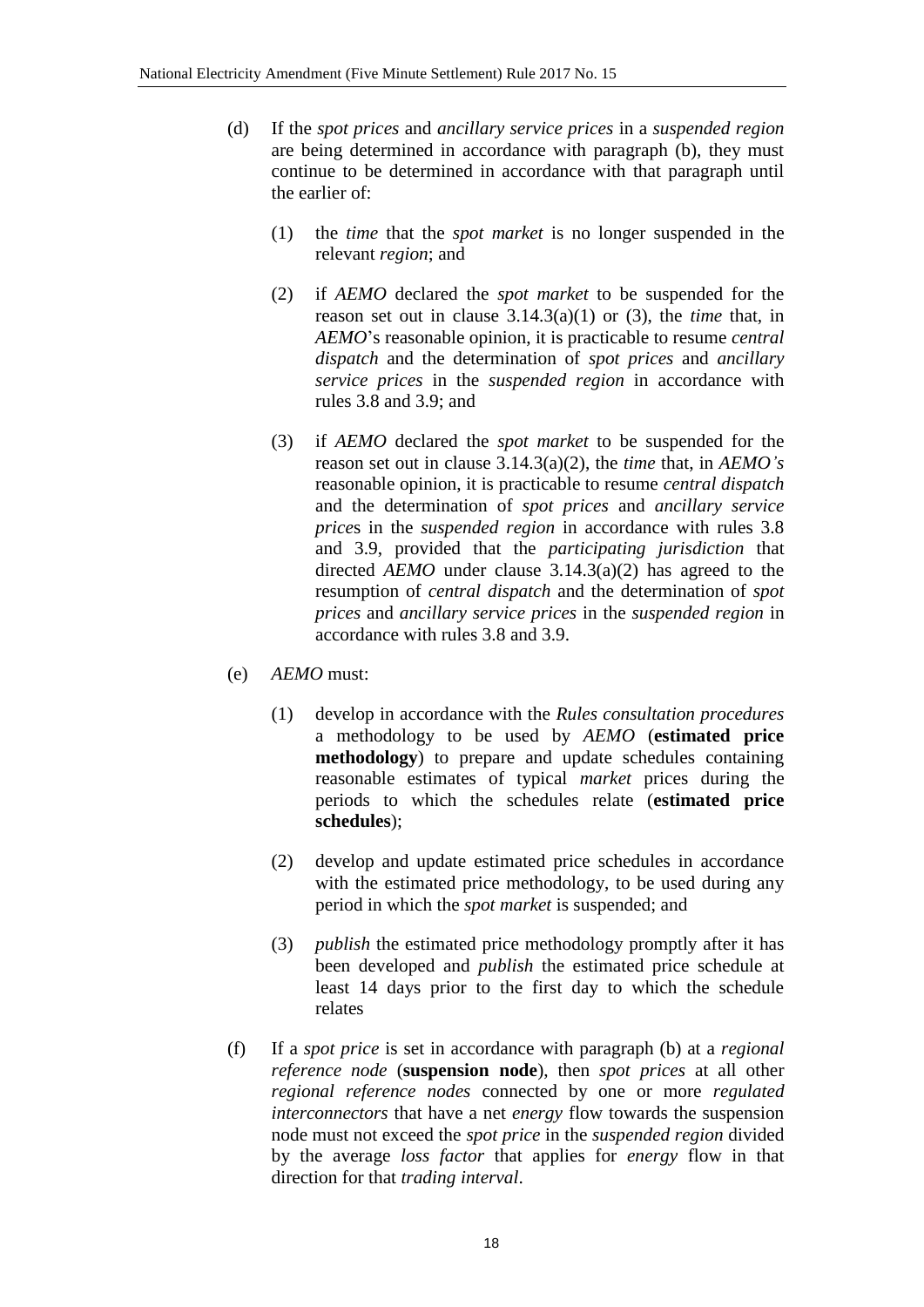- (g) Paragraph (f) does not apply to a *spot price* at another *regional reference node* that has been replaced in accordance with clause 3.9.2B or where clause 3.8.21(b) applies
- (h) *AEMO* must use reasonable endeavours to ensure that any adjustments required to *spot prices* so that they do not exceed the limits set by paragraph (f) are finalised as soon as practicable but in any event by the end of the next *business day* following the day on which the *spot market* in the *region* ceased to be suspended
- (i) *AEMO* must determine the average *loss factor* applicable to paragraph (f) by reference to the *inter-regional loss factor* equations relating to the relevant *regulated interconnectors*.

### **[88] Clause 3.14.6 Compensation due to the application of an administered price cap or administered floor price**

In clause 3.14.6, omit the definition of "**eligibility period**" and substitute:

**eligibility period** means the period starting at the beginning of the first *trading interval* in which the price limit event occurs in a *trading day* and ending at the end of the last *trading interval* of that *trading day*.

### **[89] Clause 3.14.6 Compensation due to the application of an administered price cap or administered floor price**

In clause 3.14.6, omit the definition of "**price limit event**" and substitute:

#### **price limit event** means:

- (1) for *Scheduled Generators* and *Non-Scheduled Generators*:
	- (i) the *spot price* for a *trading interval* is set by the *administered price cap* during an *administered price period*; or
	- (ii) the *spot price* for a *trading interval* is set as a result of the application of clause 3.14.2(e)(2);
- (2) for *Market Participants* in respect of *scheduled load*:
	- (i) the *spot price* for a *trading interval* is set by the *administered floor price* during an *administered price period*; or
	- (ii) the *spot price* for a *trading interval* is set as a result of the application of clause  $3.14.2(e)(4)$ ; and
- (3) for *Scheduled Network Service Providers*:
	- (i) the *spot price* for a *trading interval* for a *region* towards which the *Scheduled Network Service Provider* is transporting power is set by the *administered price cap* during an *administered price period*; or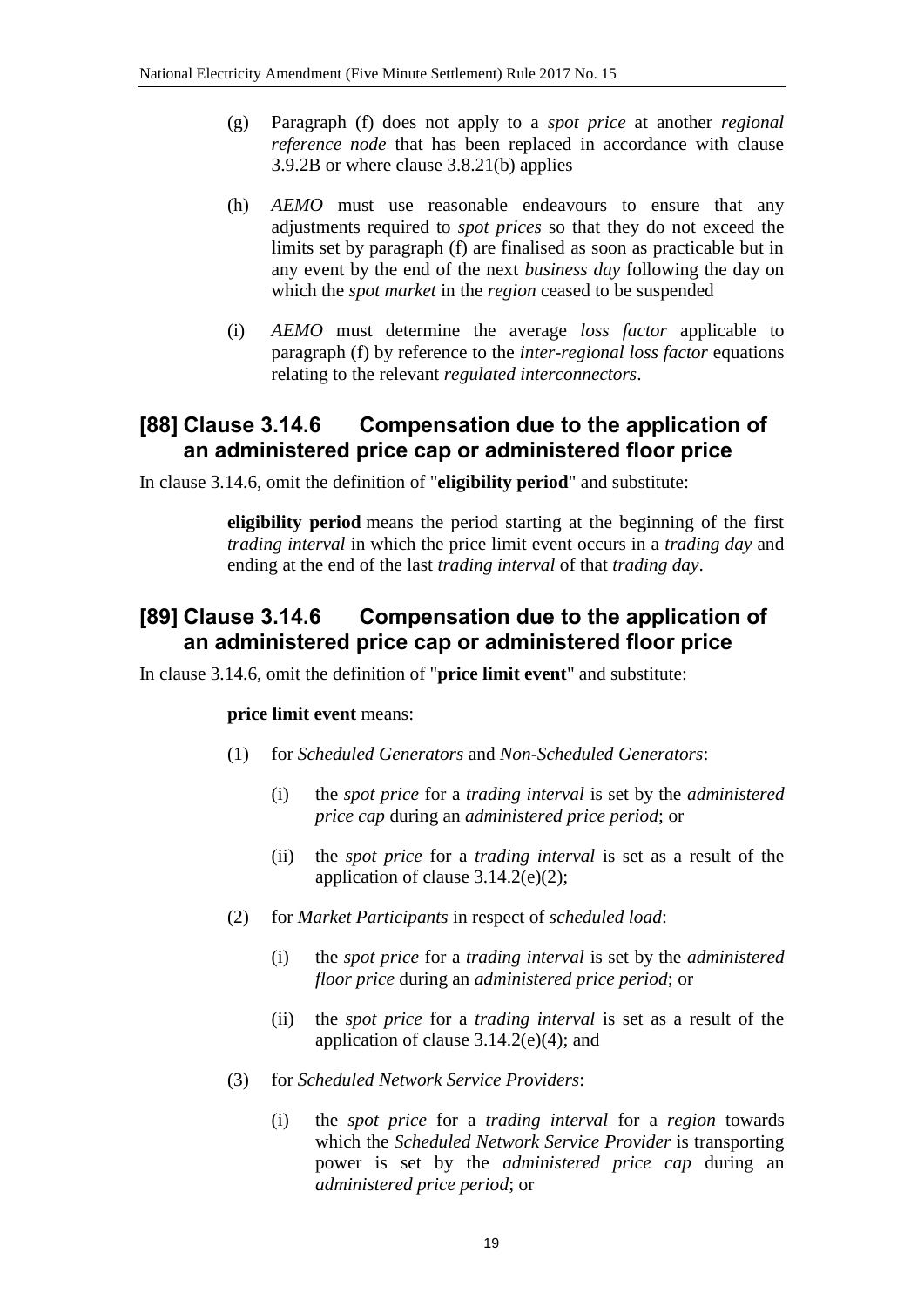- (ii) the *spot price* for a *trading interval* for a *region* towards which the *Scheduled Network Service Provider* is transporting power is set as a result of the application of clause  $3.14.2(e)(2)$ .
- (4) for *Ancillary Service Providers*, in respect of an *ancillary generating unit* or an *ancillary service load*, the *ancillary service price* for a *trading interval* is set by the *administered price cap* during an *administered price period*.

### **[90] Clause 3.14.6 Compensation due to the application of an administered price cap or administered floor price**

In clause 3.14.6, omit the definition of "**relevant region**" and substitute:

**relevant region** means a *region* in which the *spot price* or *ancillary service price* (as relevant) is set by the price limit event.

## **[91] Clause 3.15.6A Ancillary service transactions**

In clause  $3.15.6A(a)$ , omit the formula and substitute:

$$
TA
$$
 = the aggregate of  $\frac{EA \times ASP}{(12)}$  for each trading interval

where:

| $TA$ (in $\$\$ )                  |          | the <i>trading amount</i> to be determined (which is a<br>positive number);                                                                                                                                            |
|-----------------------------------|----------|------------------------------------------------------------------------------------------------------------------------------------------------------------------------------------------------------------------------|
| $EA$ (in MW)                      |          | the amount of the relevant <i>market ancillary</i><br>service which the ancillary service generating<br>unit or ancillary service load has been enabled to<br>provide in the <i>trading interval</i> ; and             |
| $ASP$ (in $$$ per MW per<br>hour) | $\equiv$ | the <i>ancillary service price</i> for the <i>market</i><br>ancillary service for the trading interval for the<br>region in which the ancillary service generating<br>unit or ancillary service load has been enabled. |

## **[92] Clause 3.15.6A Ancillary service transactions**

In clause 3.15.6A(f), after "in respect of each" omit "*dispatch interval* which falls within the".

## **[93] Clause 3.15.6A Ancillary service transactions**

In clause 3.15.6A(f)(1), after "allocate for each *region* and for" omit "each *dispatch interval* within".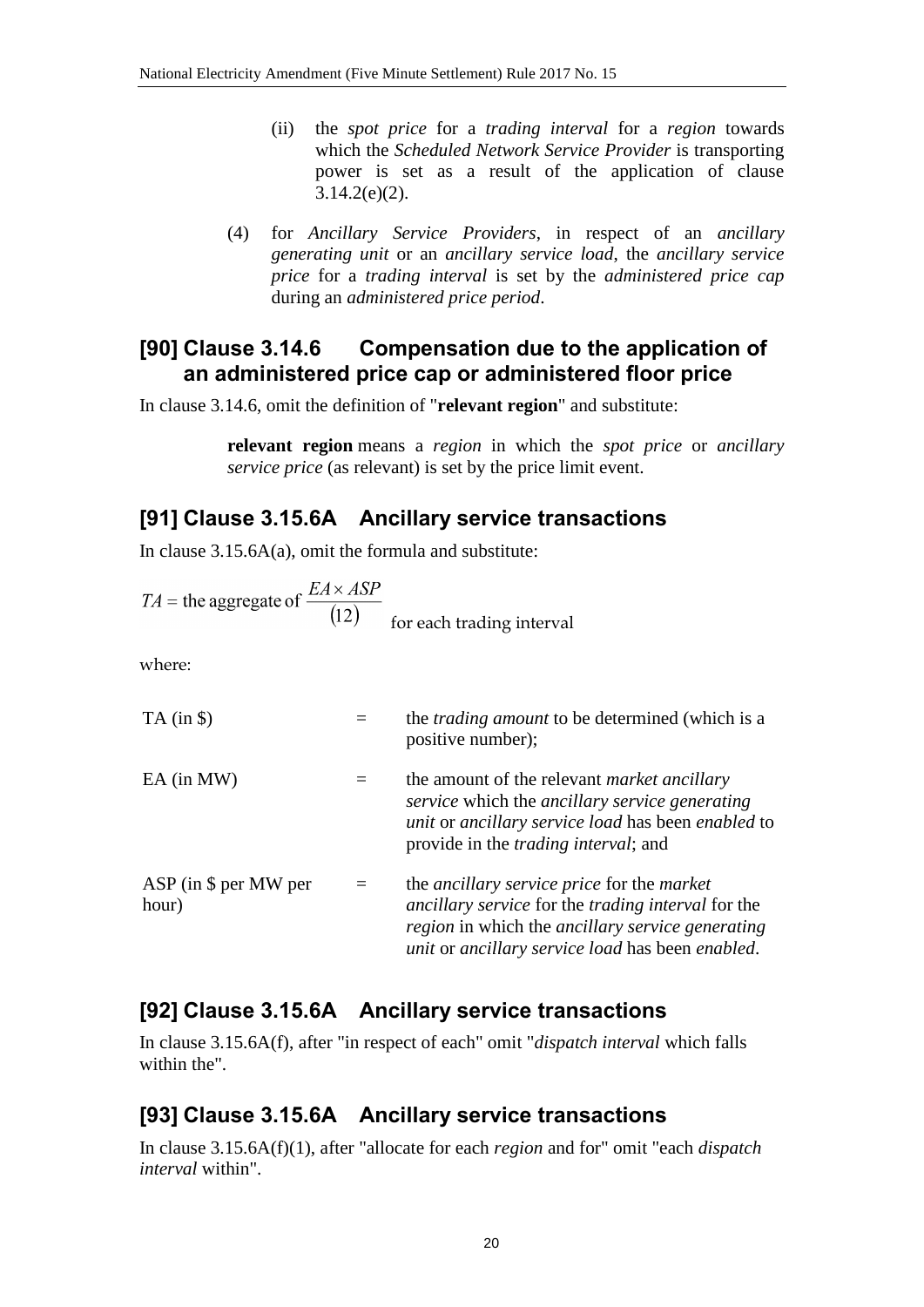# **[94] Clause 3.15.6A Ancillary service transactions**

In clause 3.15.6A(f)(2), omit "calculate for each relevant *dispatch interval*" and substitute "calculate for the relevant *trading interval*".

## **[95] Clause 3.15.6A Ancillary service transactions**

In clause 3.15.6A(f)(3), omit "allocate for each relevant *dispatch interval*" and substitute "allocate for the relevant *trading interval*".

## **[96] Clause 3.15.6A Ancillary service transactions**

In clause 3.15.6A(f)(3)(i), omit "all *dispatch intervals* in".

## **[97] Clause 3.15.6A Ancillary service transactions**

In clause 3.15.6A(f)(3)(ii), omit "all *dispatch intervals* in".

## **[98] Clause 3.15.6A Ancillary service transactions**

In clause  $3.15.6A(f)$ , in the formula term definition of "RTCRSP (in \$)" omit "*dispatch intervals* which fall in"

# **[99] Clause 3.15.6A Ancillary service transactions**

In clause 3.15.6A(g), omit "*dispatch interval* which falls within the".

## **[100] Clause 3.15.6A Ancillary service transactions**

In clause 3.15.6A(g)(1), omit "each *dispatch interval* within".

## **[101] Clause 3.15.6A Ancillary service transactions**

In clause 3.15.6A(g)(2), omit "calculate for each relevant *dispatch interval*" and substitute "calculate for the relevant *trading interval*".

## **[102] Clause 3.15.6A Ancillary service transactions**

In clause 3.15.6A(g)(3), omit "allocate for each relevant *dispatch interval*" and substitute "allocate for the relevant *trading interval*".

## **[103] Clause 3.15.6A Ancillary service transactions**

In clause 3.15.6A(g)(3)(i), omit "all *dispatch intervals* in".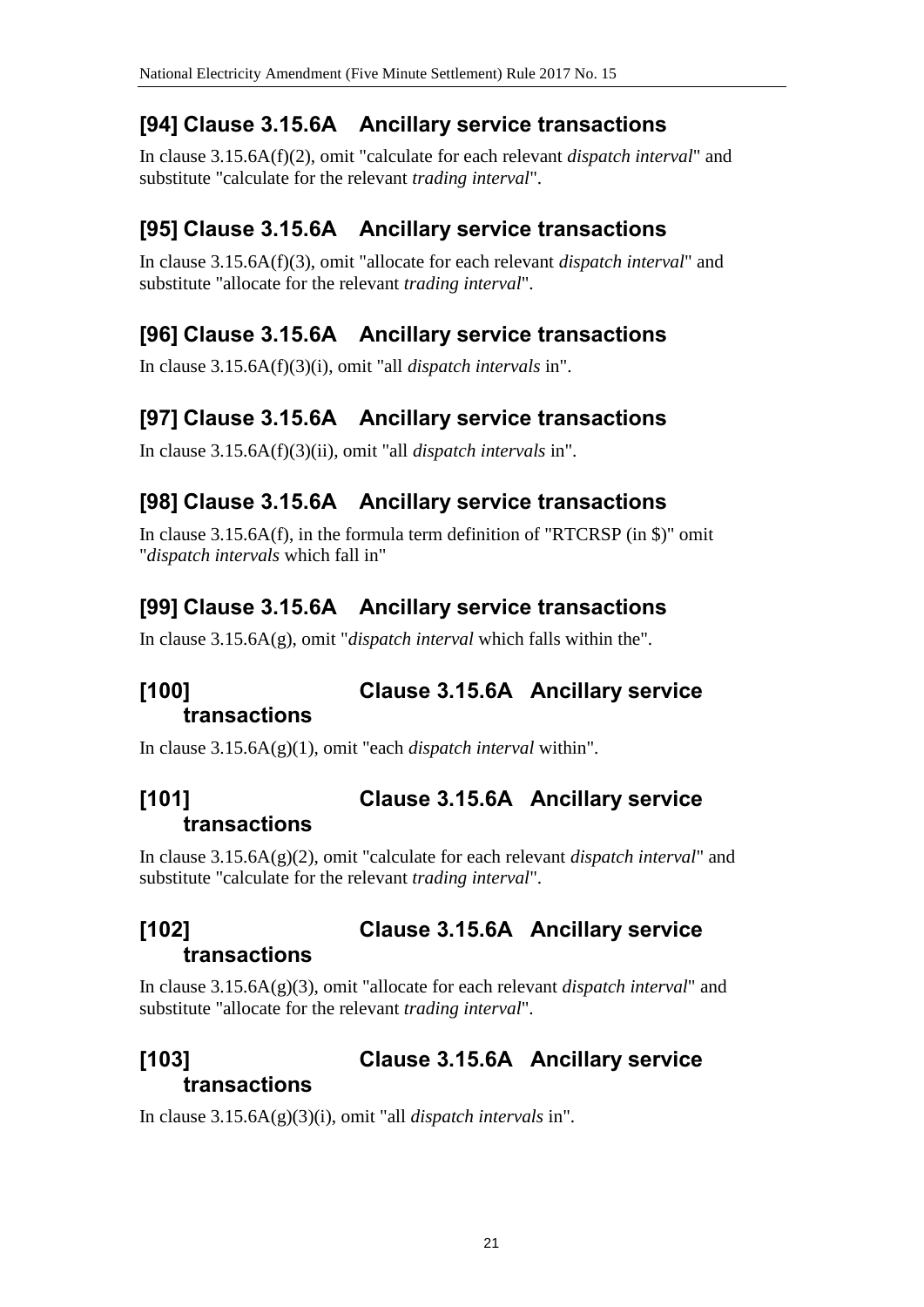## **[104] Clause 3.15.6A Ancillary service transactions**

In clause 3.15.6A(g)(3) (ii), omit "all *dispatch intervals* in".

## **[105] Clause 3.15.6A Ancillary service transactions**

In clause  $3.15.6A(g)$ , in the formula term definition of "RTCLSP (in \$)" omit "*dispatch intervals* which fall in"

## **[106] Clause 3.15.6A Ancillary service transactions**

In clause 3.15.6A(h), omit "*dispatch interval* which falls within the".

## **[107] Clause 3.15.6A Ancillary service transactions**

In clause 3.15.6A(h)(1), omit "each *dispatch interval* within".

## **[108] Clause 3.15.6A Ancillary service transactions**

In clause 3.15.6A(h)(2), omit "calculate for each relevant *dispatch interval*" and substitute "calculate for the relevant *trading interval*".

## **[109] Clause 3.15.6A Ancillary service transactions**

In clause 3.15.6A(i)(1), omit "*dispatch interval* in the".

## **[110] Clause 3.15.6A Ancillary service transactions**

In clause  $3.15.6A(i)(1)$ , in the formula term definition of "TSFCAS (in \$)" omit "*dispatch interval*" and substitute "*trading interval*".

## **[111] Clause 3.15.6A Ancillary service transactions**

In clause  $3.15.6A(i)(1)$ , in the formula term definition of "AMPF (a number)" omit "*dispatch interval*" and substitute "*trading interval*".

## **[112] Clause 3.15.6A Ancillary service transactions**

In clause 3.15.6A(i)(2), omit "*dispatch interval* in the".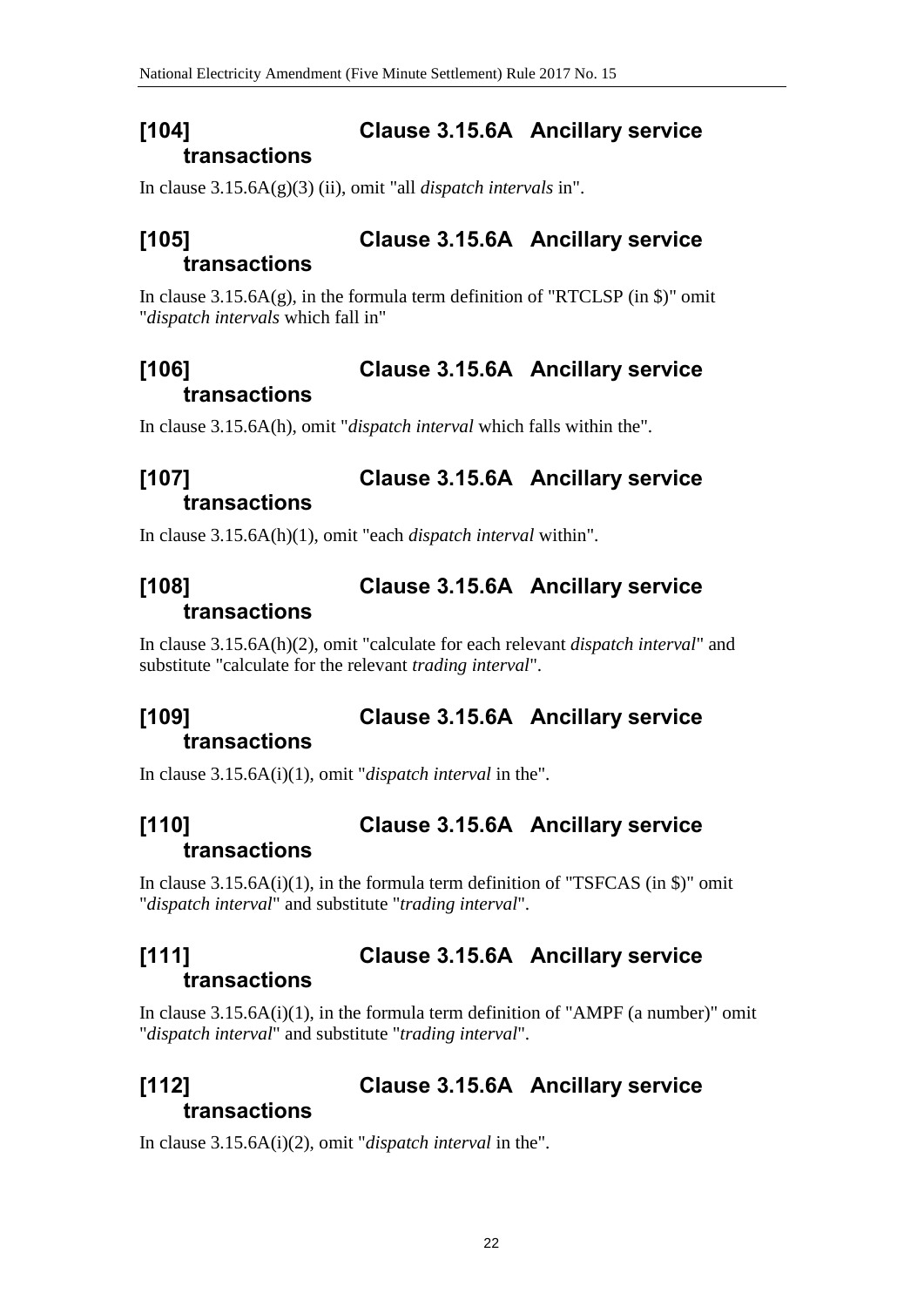## **[113] Clause 3.15.6A Ancillary service transactions**

In clause  $3.15.6A(i)(2)$ , in the formula term definition of "AMPF (a number)" omit "*dispatch interval*" and substitute "*trading interval*".

## **[114] Clause 3.15.6A Ancillary service transactions**

In clause 3.15.6A(k)(5), omit "*dispatch interval*" and substitute "*trading interval*".

## **[115] Clause 3.15.6A Ancillary service transactions**

In clause 3.15.6A(k)(7), omit "*dispatch interval*" and substitute "*trading interval*".

## **[116] Clause 3.15.7B Claim for additional compensation by Directed Participants**

In clause 3.15.7B(a4), omit "*intervention price trading interval*" wherever it occurs and substitute "*intervention pricing 30-minute period*".

## **[117] Clause 3.15.8 Funding of compensation for directions**

In clause 3.15.8(b) in the formula term definition of "E", omit "*intervention price trading interval*" wherever it occurs and substitute "*intervention pricing 30-minute period* ".

## **[118] Clause 3.15.10 Administered price cap or administered floor price compensation payments**

In clause 3.15.10(a1), in the definition of "**cost recovery region**" omit "*dispatch price*" and substitute "*spot price*".

## **[119] Clause 3.15.10 Administered price cap or administered floor price compensation payments**

In clause  $3.15.10(b)$ , in the formula term definition of " $E_i$ " omit "region-i." and substitute "region."

## **[120] Clause 3.16.2 Dispute resolution panel to determine compensation**

In clause 3.16.2(f), omit "*dispatch price*" and substitute "*spot price*".

## **[121] Clause 3.16.2 Dispute resolution panel to determine compensation**

In clause 3.16.2(h)(1), omit "*dispatch interval*" and substitute "*trading interval*".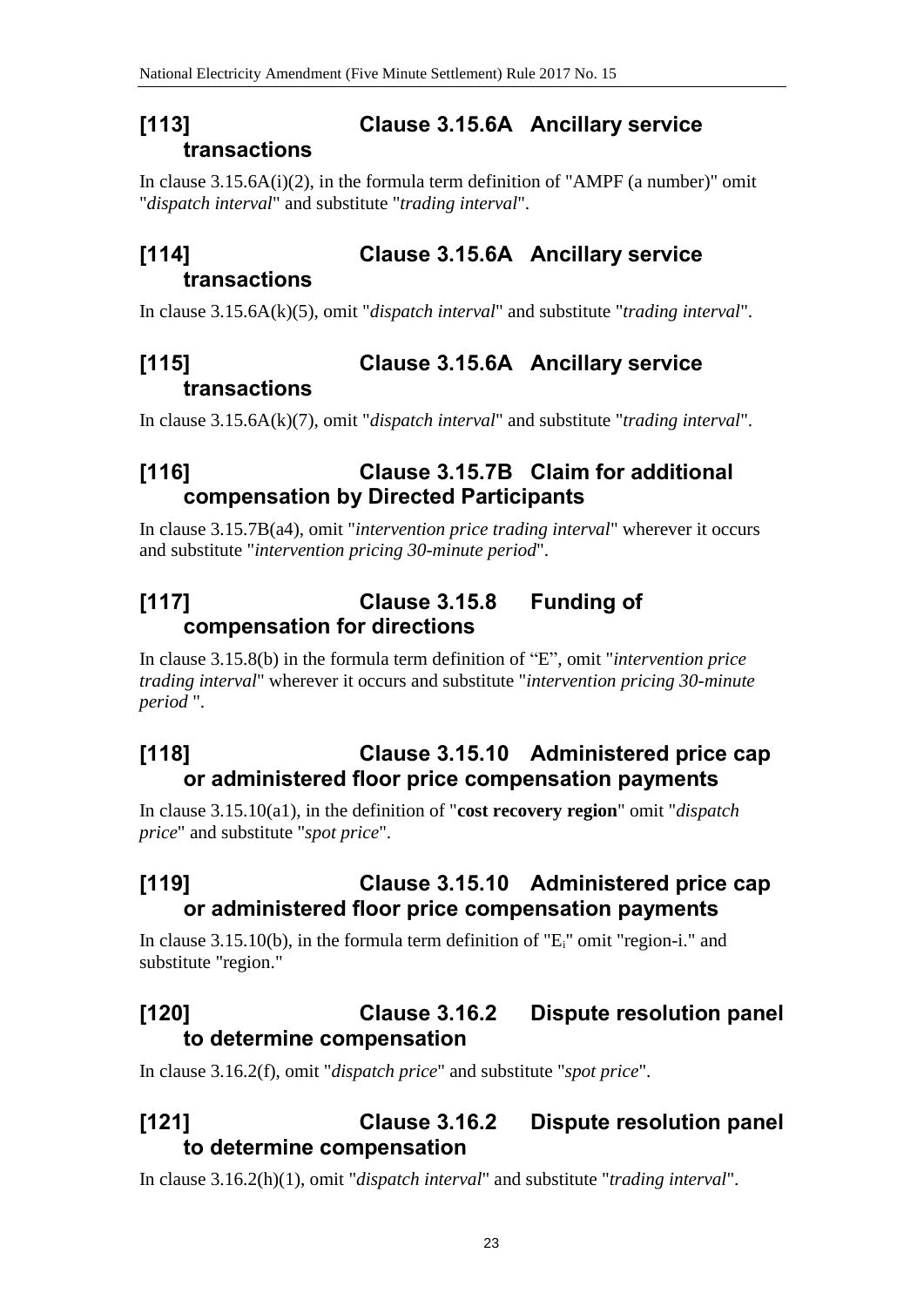## **[122] Clause 3.16.2 Dispute resolution panel to determine compensation**

In clause 3.16.2(h)(2), omit "*dispatch interval*" and substitute "*trading interval*".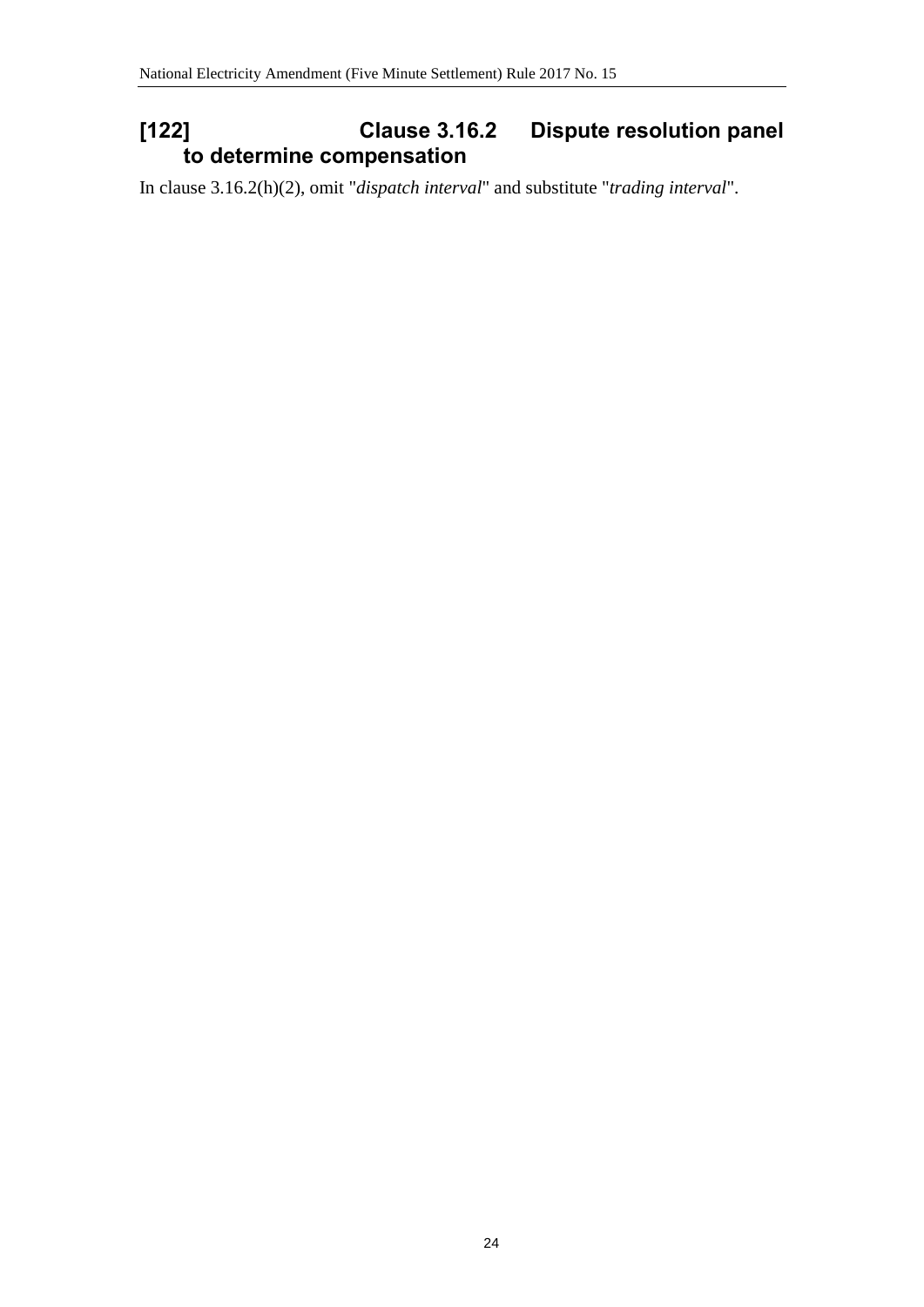## <span id="page-25-0"></span>**Schedule 2 Amendment to the National Electricity Rules**

(Clause 4)

## **[1] Clause 4.9.1 Load forecasting**

In clause 4.9.1(a)(1) and (2), omit "*trading interval*" and substitute "*30-minute period*".

## **[2] Clause 4.9.5 Form of dispatch instructions**

Omit clause 4.9.5(a)(6)(i) and substitute:

(i) a notification as to whether the *trading interval* to which the *dispatch instruction* relates is a *semi-dispatch interval* or a *non semi-dispatch interval*; and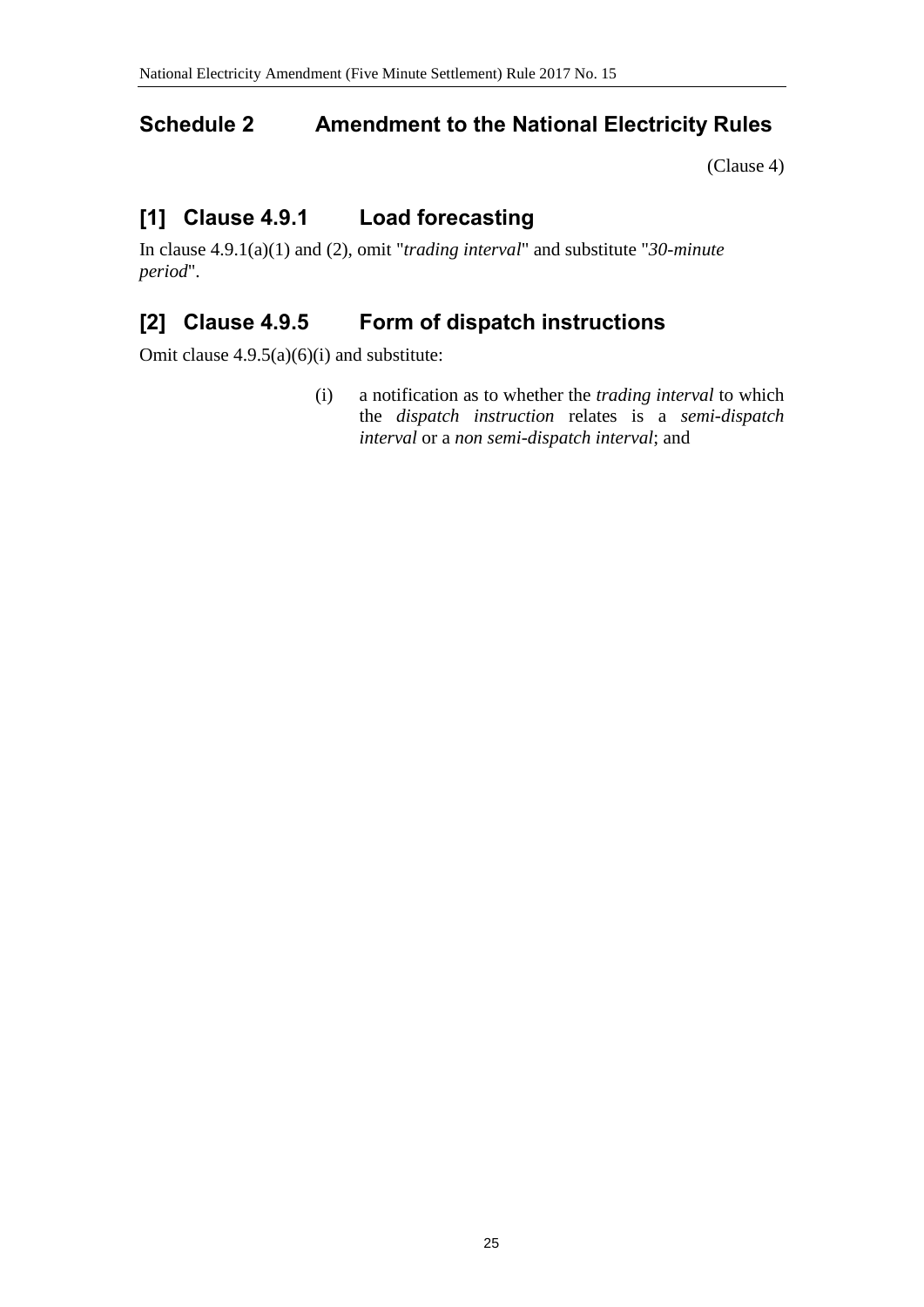## <span id="page-26-0"></span>**Schedule 3 Amendment to the National Electricity Rules**

(Clause 5)

## **[1] Clause 6.20.1 Billing for distribution services**

In clause  $6.20.1(a)(2)(i)$ , omit "half hourly".

## **[2] Clause 6.20.1 Billing for distribution services**

In clause  $6.20.1(e)$ , omit "type 1, 2, 3 or 4" and substitute "type 1, 2 or 3".

## **[3] Clause 6.20.1 Billing for distribution services**

In clause  $6.20.1(e)$ , omit "type  $4A$ ,  $5$ ,  $6$  or  $7$ " and substitute "type  $4$ ,  $4A$ ,  $5$ ,  $6$  or  $7$ ".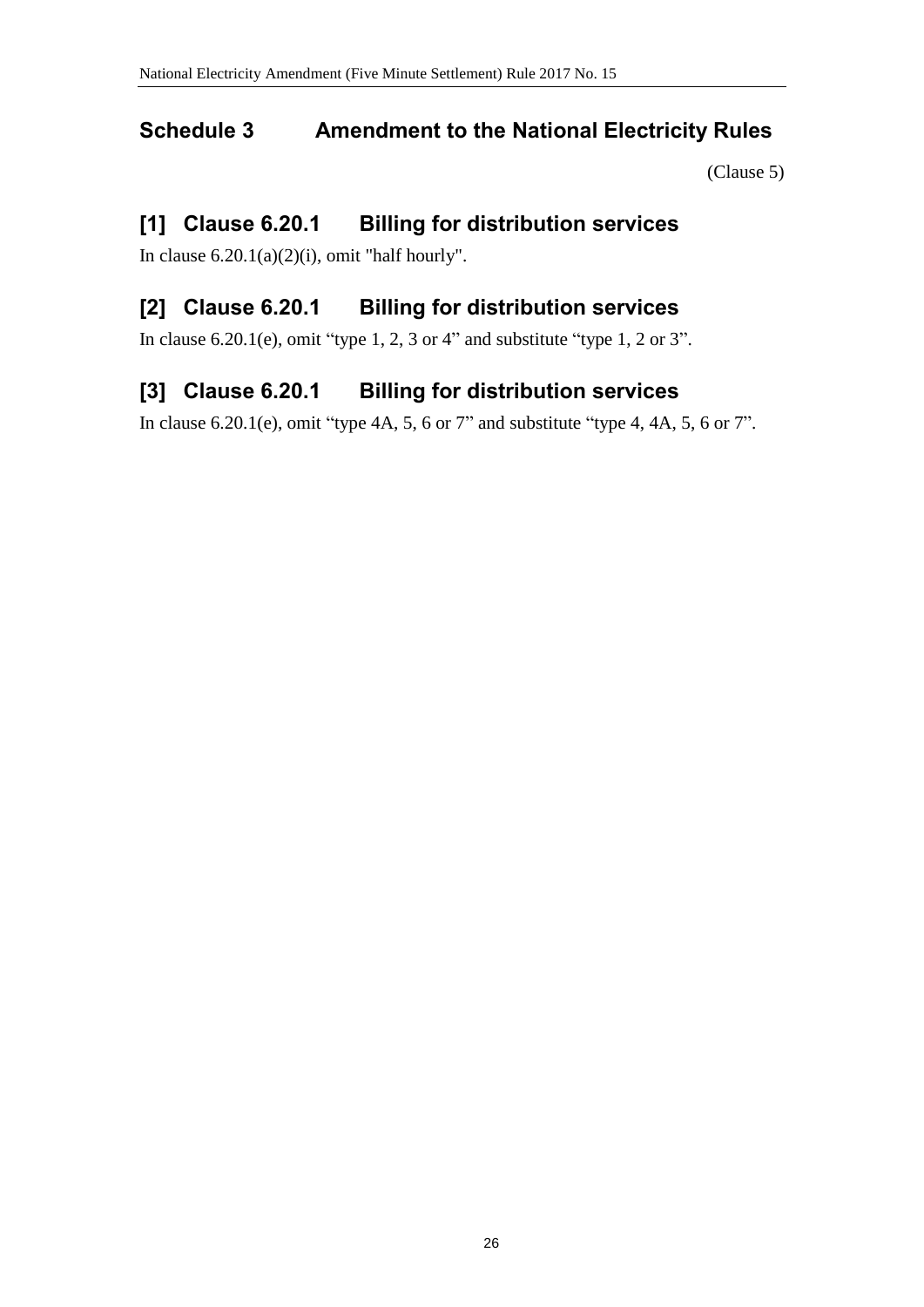## <span id="page-27-0"></span>**Schedule 4 Amendment to the National Electricity Rules**

(Clause 6)

## **[1] Clause 7.3.2 Role of the Metering Coordinator**

In clause  $7.3.2(e)(4)$ , omit ";" and substitute "; and".

## **[2] Clause 7.3.2 Role of the Metering Coordinator**

In clause  $7.3.2(e)(5)$ , omit "; and and substitute ".".

## **[3] Clause 7.3.2 Role of the Metering Coordinator**

Omit clause 7.3.2(e)(6).

## **[4] Clause 7.8.2 Metering installation components**

After clause 7.8.2(a), insert:

- (a1) *AEMO* may exempt a *Metering Provider* at a *connection point* from complying with the data storage requirements under subparagraph  $(a)(9)$  for:
	- (1) types 1, 2, and 3 *metering installations*; and
	- (2) Type 4 *metering installations* referred to in clause 7.8.2(b1)

installed prior to 1 July 2021. *AEMO* may only grant an exemption under this clause where it is reasonably satisfied that the *Metering Provider* will be able to otherwise satisfy the requirements of Chapter 7.

(a2) *AEMO* must establish, maintain and *publish* a procedure setting out the requirements for applying for an exemption under paragraph (a1).

## **[5] Clause 7.8.2 Metering installation components**

After clause 7.8.2(b), insert:

- (b1) Any type 4 *metering installation* at a:
	- (1) *transmission network connection point*; or
	- (2) *distribution network connection point* where the relevant *financially responsible Market Participant* is a *Market Generator* or *Small Generation Aggregator*,

must be capable of recording and providing, and configured to record and provide, *trading interval energy data*.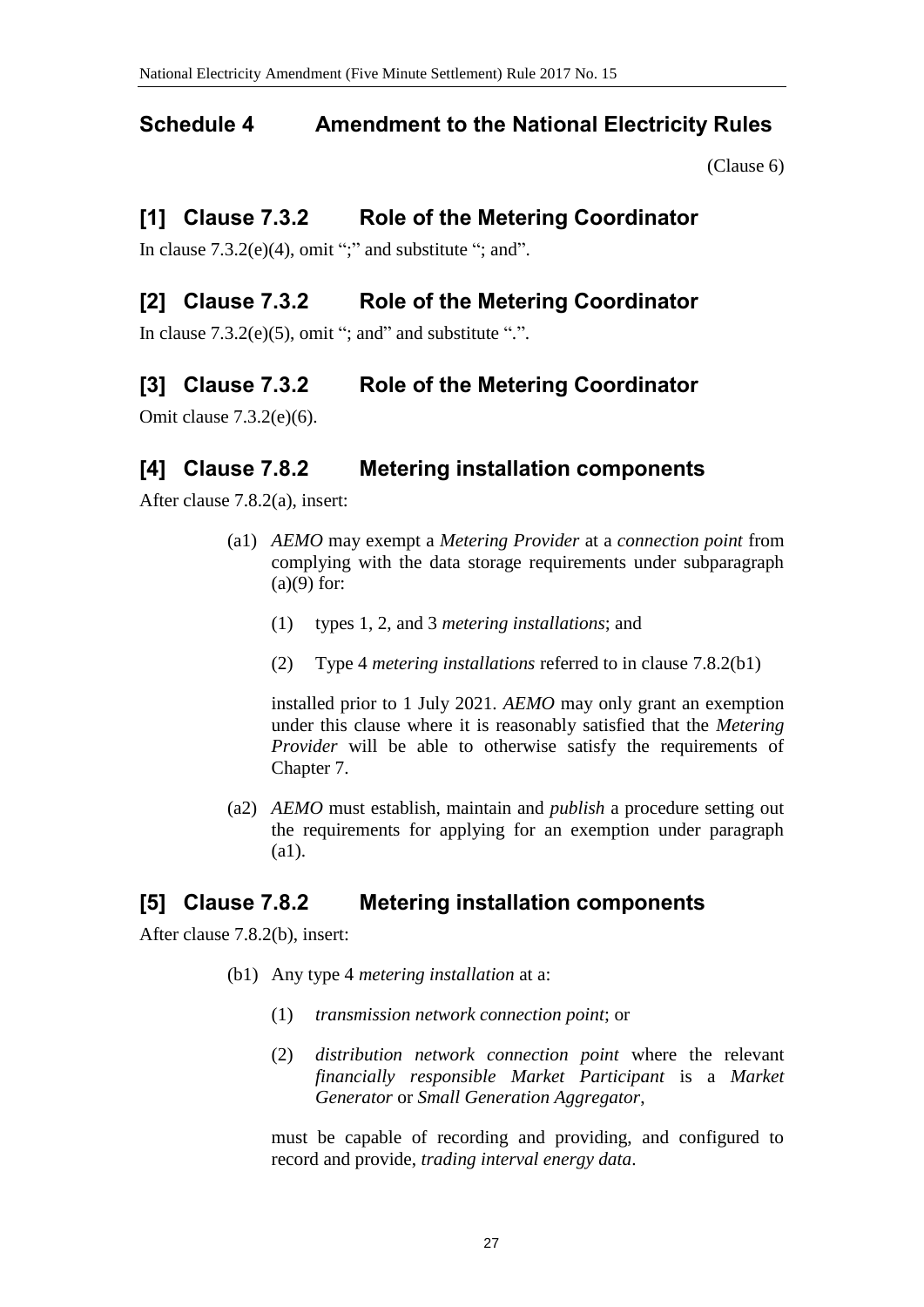## **[6] Clause 7.8.2 Metering installation components**

In clause 7.8.2(f)(5), omit "*interval energy*," and substitute "*interval energy data*,"

### **[7] New Clause 7.8.2A New or replacement metering installations**

After clause 7.8.2 insert:

#### **7.8.2A New or replacement metering installations**

The *Metering Coordinator* at a *connection point* must ensure that all new or replacement *metering installations* are capable of recording and providing, and configured to record and provide, *trading interval energy data*.

**Note**

Additional requirements with respect to new and replacement *metering installations* at *small customer connection points* are set out in clause 7.8.3.

## **[8] Clause 7.8.8 Metering installation types and accuracy**

In clause 7.8.8(b), after "must ensure that" omit "is" and substitute "it".

### **[9] Clause 7.10.2 Data management and storage**

In clause  $7.10.2(j)$  omit ", if any,".

## **[10] Clause 7.10.5 Periodic energy metering**

Omit clause 7.10.5(a) and substitute:

- (a) The *Metering Data Provider* must, for:
	- (1) types 1, 2 and 3 *metering installations*; and
	- (2) types 4, 4A and 5 *metering installations* that are capable of providing *trading interval energy data*,

collate *metering data* relating to:

- (3) the amount of *active energy* and;
- (4) *reactive energy* (where relevant) passing through a *connection point*,

in *trading intervals* within a *metering data services database* unless it has been agreed between *AEMO*, the *Local Network Service Provider*, *Embedded Network Manager* in relation to *child connection points* and the *financially responsible Market Participant* that *metering data* may be recorded in sub-multiples of a *trading interval*.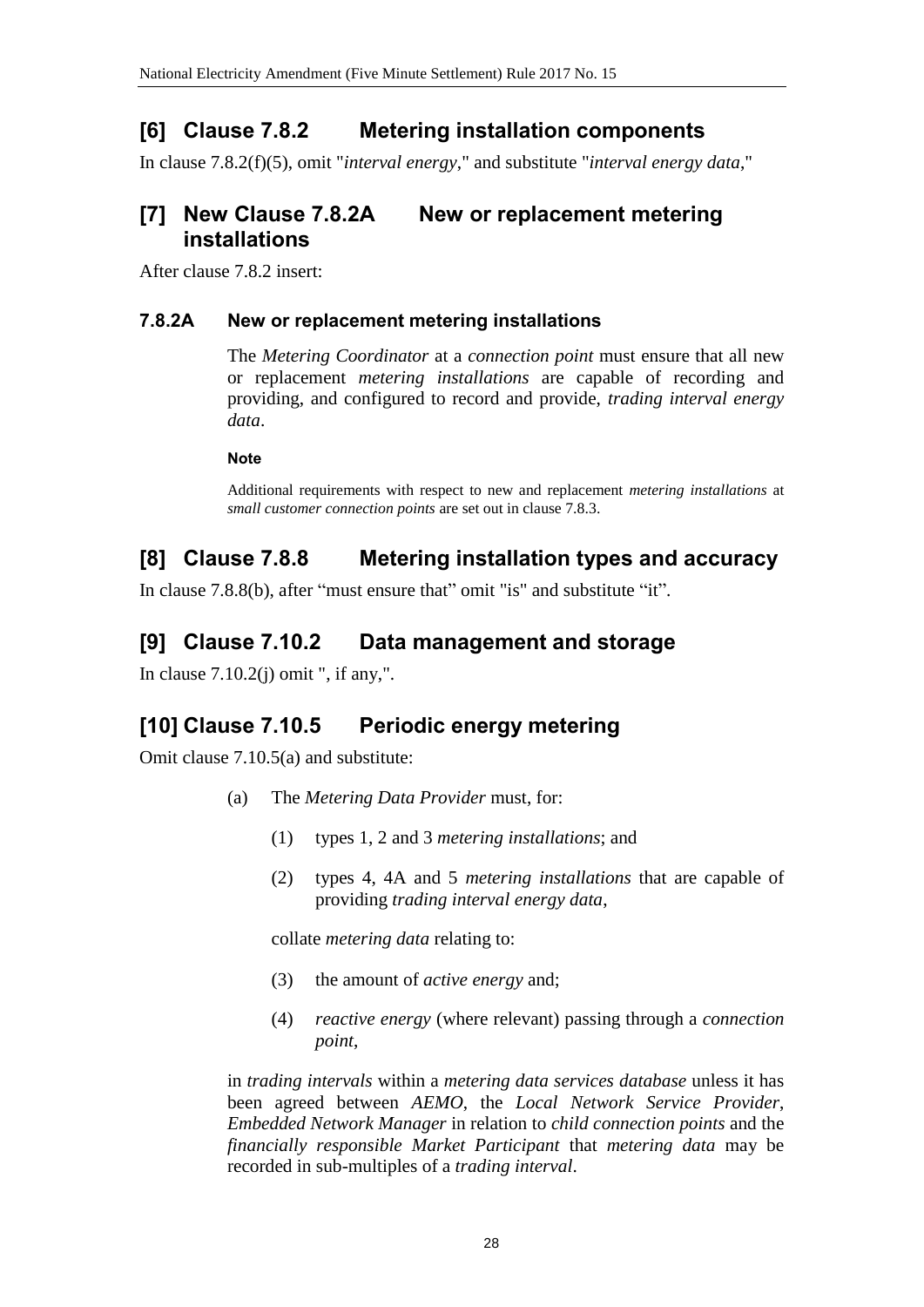# **[11] Clause 7.10.5 Periodic energy metering**

In clause 7.10.5(b), omit "For type 6 *metering installations*," and substitute "For type 6 *metering installations* and types 4, 4A and 5 *metering installations* that are not capable of providing *trading interval energy data*,"

## **[12] Clause 7.16.3 Requirements of the metrology procedure**

Omit clause  $7.16.3(c)(6)(iii)(A)$  and substitute:

(A) by which *interval metering data* for types 4A and 5 *metering installations* and type 4 *metering installations* that do not provide *trading interval energy data*, and *accumulated metering data* is to be converted by *AEMO* into *trading interval metering data*; and

## **[13] Clause 7.16.4 Jurisdictional metrology material in metrology procedure**

Omit clause 7.16.4(d) and substitute:

(d) *Jurisdictional metrology material* may address the specification of the t*ype 5 accumulation boundary*.

## **[14] Clause S7.1.2 Metering register information**

In clause S7.1.2(e)(1) and (2), omit "half hourly" and substitute "*trading interval*".

## **[15] Clause S7.3.3 Capabilities of Metering Data Providers**

Omit clause S7.3.3(d) and substitute:

- (d) Authorised access to *metering* software for the:
	- (1) collection of *metering data*;
	- (2) establishment, maintenance and operation of a *metering data services database* for the storage and management of *metering data* and *NMI Standing Data*; and
	- (3) the validation, substitution and estimation of *metering data*.

## **[16] Table S7.4.3.1 Overall Accuracy Requirements of Metering installation Components**

In table S7.4.3.1 omit the text from the rows for Type 4, 4A and 5 and substitute:

| less than $ 1.5 $ | n/a | Either 0.5 CT and 1.0     | $\pm 20$ |
|-------------------|-----|---------------------------|----------|
| 750               |     | <i>meter</i> Wh; or whole |          |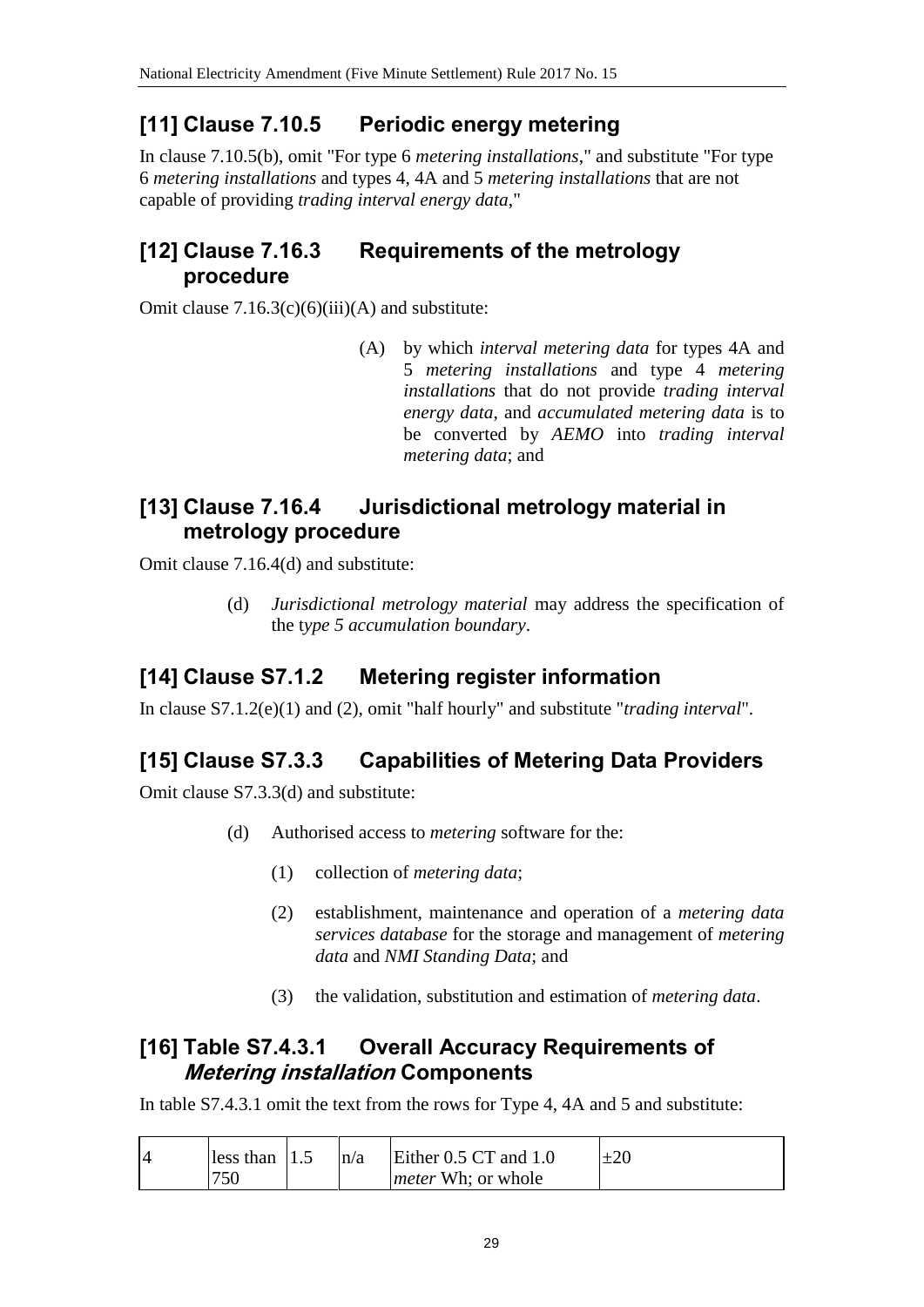|    | <b>MWh</b><br>(Item 2)       |              |     | current general purpose<br><i>meter</i> Wh:<br>meets the requirements of<br>$\bullet$<br>clause $7.8.2(a)(9)$ ; and<br>meets the requirements of<br>clause 7.10.6(d).<br>(Item 1)<br>For type 4 <i>metering</i><br><i>installations</i> that do not<br>provide trading interval<br>energy data, processes<br>used to convert the<br><i>interval metering data into</i><br>trading interval metering<br>data and estimated<br><i>metering data</i> where<br>necessary are included in<br>the <i>metrology</i> procedure.                                                                                                      | (Item 2a)             |
|----|------------------------------|--------------|-----|------------------------------------------------------------------------------------------------------------------------------------------------------------------------------------------------------------------------------------------------------------------------------------------------------------------------------------------------------------------------------------------------------------------------------------------------------------------------------------------------------------------------------------------------------------------------------------------------------------------------------|-----------------------|
| 4A | less than<br>x MWh<br>Item 3 | 1.5          | 3.0 | Either 0.5 CT and 1.0<br><i>meter</i> Wh; or whole<br>current general purpose<br>meter Wh:<br>meets the requirements of<br>$\bullet$<br>clause $7.8.2(a)(10)$ ; and<br>has the capability, if<br>٠<br>remote access is<br>activated, of providing the<br>services in table S7.5.1.1;<br>and<br>meets the requirements of<br>clause 7.10.7(d).<br>Processes used to convert<br>the <i>interval</i> metering data<br>for type 4A <i>metering</i><br><i>installations</i> into <i>trading</i><br>interval metering data and<br>estimated metering data<br>where necessary are<br>included in the <i>metrology</i><br>procedure. | $\pm 20$<br>(Item 2a) |
| 5  | less than<br>x MWh           | 1.5<br>(Item | n/a | Either 0.5 CT and 1.0<br><i>meter</i> Wh; or whole<br>current general purpose                                                                                                                                                                                                                                                                                                                                                                                                                                                                                                                                                | $\pm 20$<br>(Item 3a) |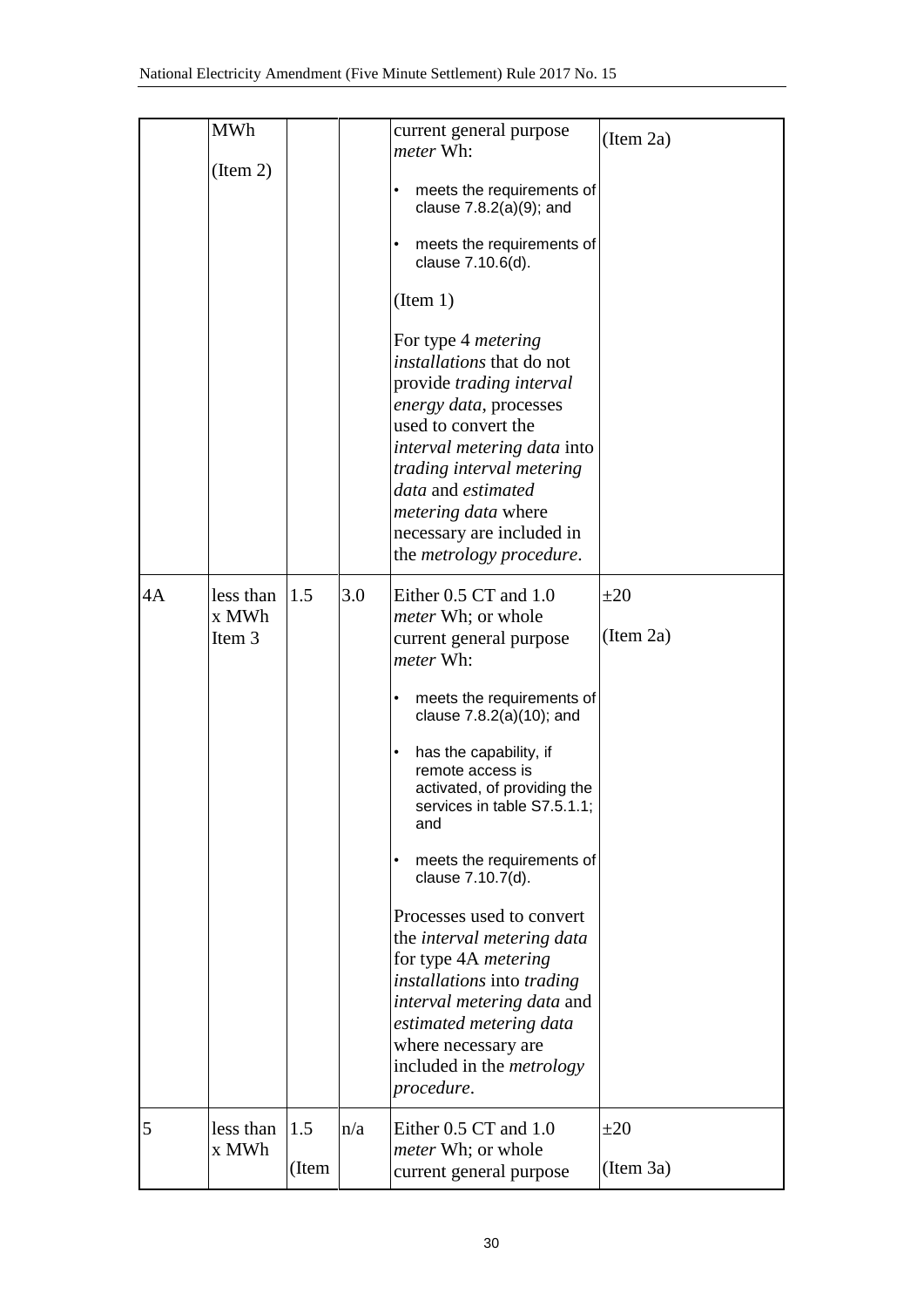| (Item 3) | 3 <sub>b</sub> | <i>meter</i> Wh:                                                                                                                                                                                                                                                                  |  |
|----------|----------------|-----------------------------------------------------------------------------------------------------------------------------------------------------------------------------------------------------------------------------------------------------------------------------------|--|
|          |                | meets the requirements of<br>$\bullet$<br>clause $7.8.2(a)(10)$ ; and                                                                                                                                                                                                             |  |
|          |                | meets the requirements of<br>$\bullet$<br>clause 7.10.7(d).                                                                                                                                                                                                                       |  |
|          |                | Processes used to convert<br>the <i>interval</i> metering data<br>for type 5 <i>metering</i><br><i>installation</i> into <i>trading</i><br><i>interval metering data and</i><br>estimated metering data<br>where necessary are.<br>included in the <i>metrology</i><br>procedure. |  |

# **[17] Clause S7.4.4 Check metering**

In clause S7.4.4(d), omit "30 min" and substitute "*trading interval*".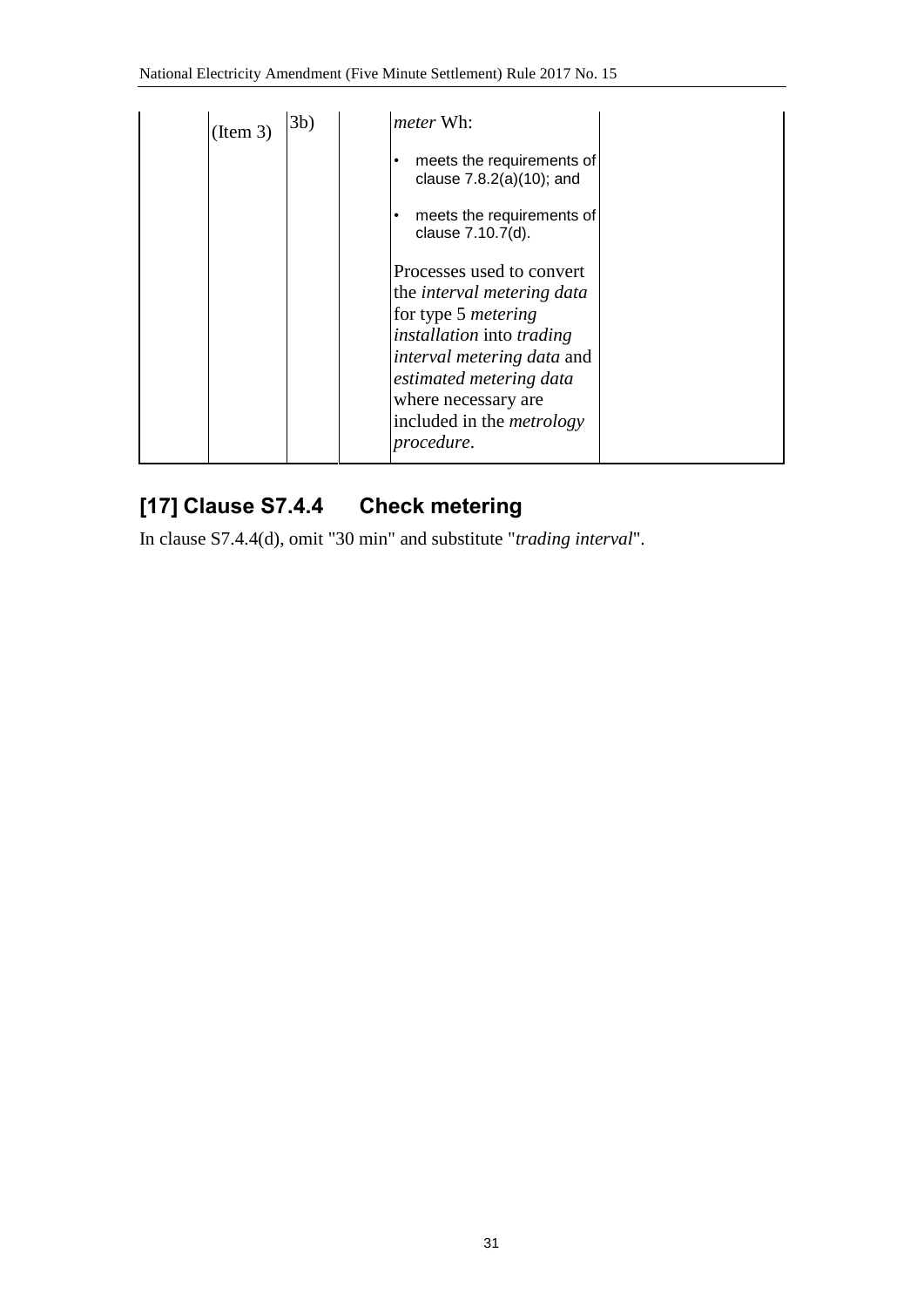## <span id="page-32-0"></span>**Schedule 5 Amendment to the National Electricity Rules**

[\(Clause 7\)](#page-2-1)

## **[1] Schedule 9G1 Metering Transitional Arrangements**

In Clause 3. of Schedule 9G1, omit "half hour energy flows" and substitute "*interval energy data*".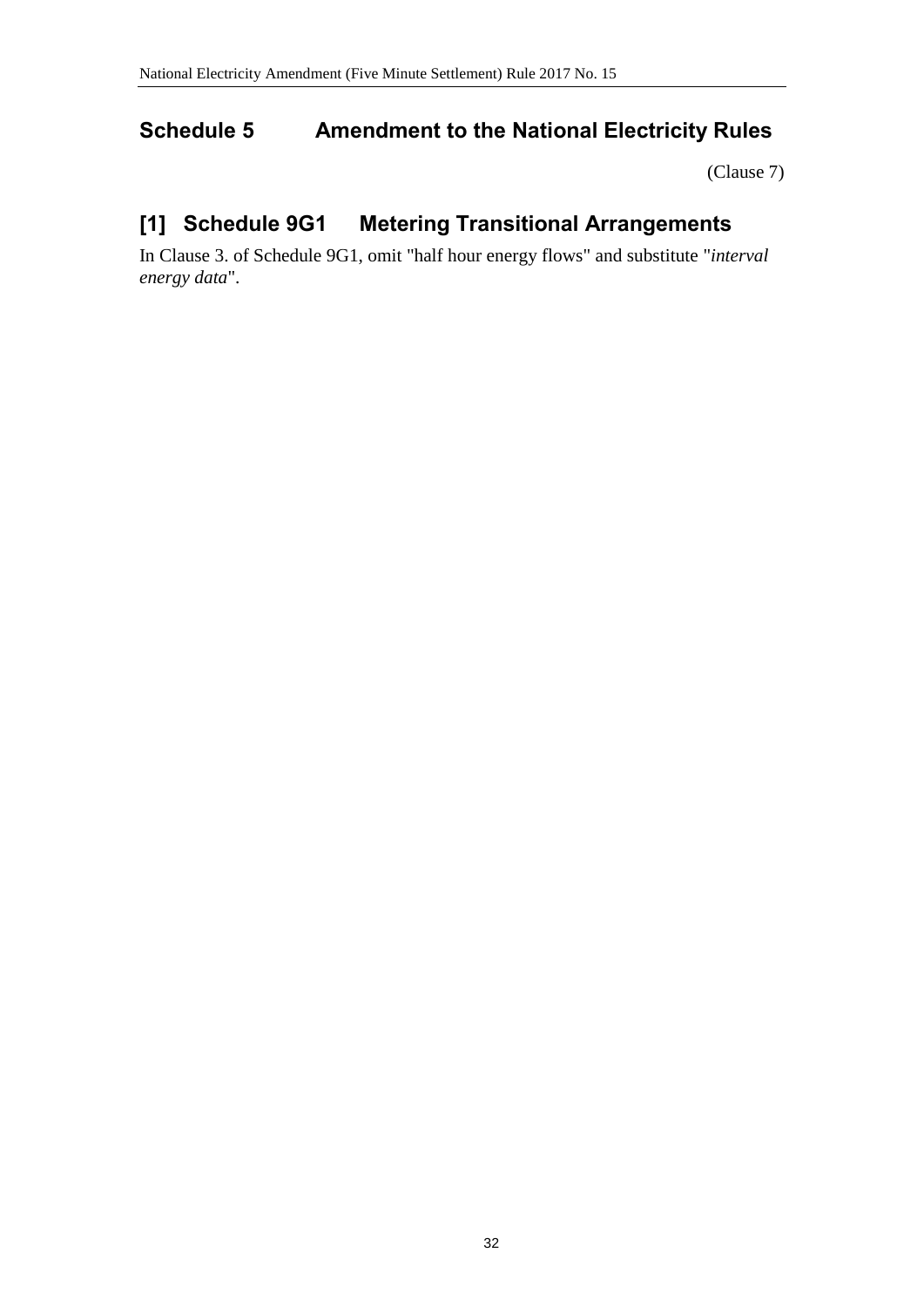### <span id="page-33-0"></span>**Schedule 6 Amendment to the National Electricity Rules**

[\(Clause 8\)](#page-2-2)

## **[1] Chapter 10 New Definitions**

In Chapter 10, insert the following new definitions in alphabetical order:

#### *30-minute period*

A 30 minute period ending on the hour (*EST*) or on the half-hour, and comprising 6 consecutive *trading intervals*. Where a *30-minute period* is identified by a time, it means the 30-minute period ending at that time.

#### *30-minute price*

The price for electricity in a *30-minute period* calculated in the same way as the *spot price* was calculated under Chapter 3 of the *Rules* and all related definitions in the *Rules* as in force immediately prior to 1 July 2021.

#### *intervention pricing 30-minute period*

A 3*0-minute period* in which *AEMO* has declared an *intervention pricing interval* in accordance with clause 3.9.3.

#### *intervention pricing interval*

A *trading interval* declared by *AEMO* to be an *intervention pricing interval* in accordance with clause 3.9.3.

#### *trading interval energy data*

*Interval energy data* prepared and recorded by a *metering installation* in intervals which correspond to a *trading interval*.

### **[2] Chapter 10 Substituted Definitions**

In Chapter 10, substitute the following definitions:

#### *Affected Participant*

- (a) In respect of a particular *direction* in an *intervention pricing 30-minute interval*:
	- (1) A *Scheduled Generator* or *Scheduled Network Service Provider*:
		- (i) which was not the subject of the *direction*, that had its *dispatched* quantity affected by that *direction*; or
		- (ii) which was the subject of the *direction*, that had its *dispatched* quantity for other *generating units* or other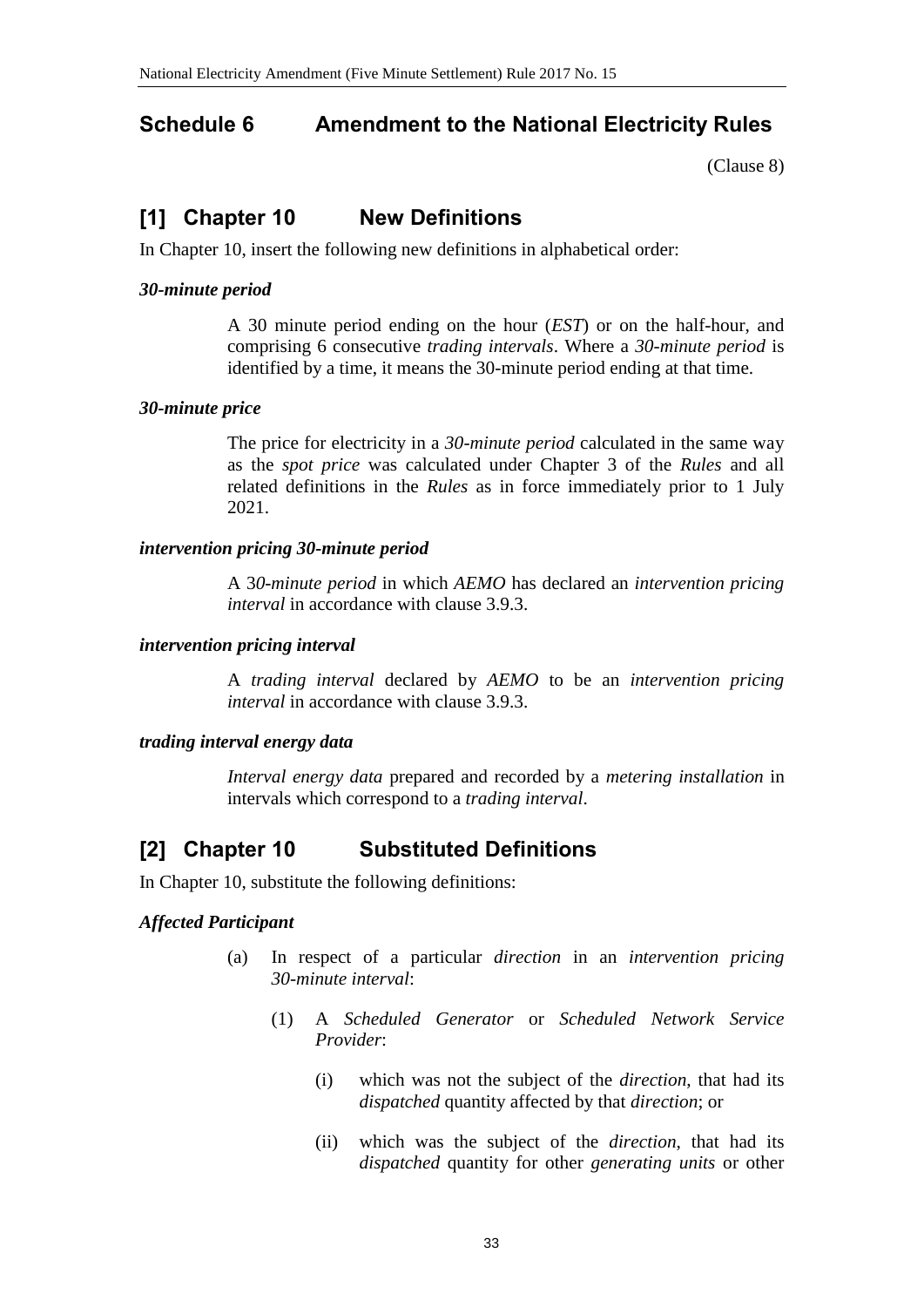services which were not the subject of that *direction*  affected by that *direction*, however, the *Scheduled Generator* or *Scheduled Network Service Provider* is only an *Affected Participant* in respect of those *generating units* and services which were not the subject of that *direction*; or

- (2) an *eligible person* entitled to receive an amount from *AEMO*  pursuant to clause  $3.18.1(b)(1)$  where there has been a change in flow of a *directional interconnector*, for which the *eligible person* holds units for the *intervention pricing 30-minute period*, as a result of the *direction*; and
- (b) in relation to the exercise of the *RERT* under rule 3.20:
	- (1) a *Scheduled Generator* or *Scheduled Network Service Provider*:
		- (i) whose *plant* or *scheduled network service* was not *dispatched* under a *scheduled reserve contract*, that had its *dispatched* quantity affected by the *dispatch* of *plant* or *scheduled network service* under that *scheduled reserve contract*; and
		- (ii) who was not the subject of *activation* under an *unscheduled reserve contract*, that had its *dispatched* quantity affected by the *activation* of *generating units* or *loads* under that *unscheduled reserve contract*;
	- (2) a *Scheduled Generator* or *Scheduled Network Service Provider* whose *plant* or *scheduled network service* was *dispatched* under a *scheduled reserve contract*, that had its *dispatched* quantity for other *generating units* or other services which were not *dispatched* under the *scheduled reserve contract* affected by that *dispatch* of *plant* or *scheduled network service* under that *scheduled reserve contract*, however, the *Scheduled Generator* or *Scheduled Network Service Provider* is only an *Affected Participant* in respect of those *generating units* and services which were not *dispatched* under that *scheduled reserve contract*; or
	- (3) an *eligible person* entitled to receive an amount from *AEMO* pursuant to clause  $3.18.1(b)(1)$  where there has been a change in flow of a *directional interconnector*, for which the *eligible person* holds units for the *intervention pricing 30-minute period*, as a result of the *dispatch* of *plant* or *scheduled network service* under a *scheduled reserve contract* or the *activation* of *generating units* or *loads* under an *unscheduled reserve contract*.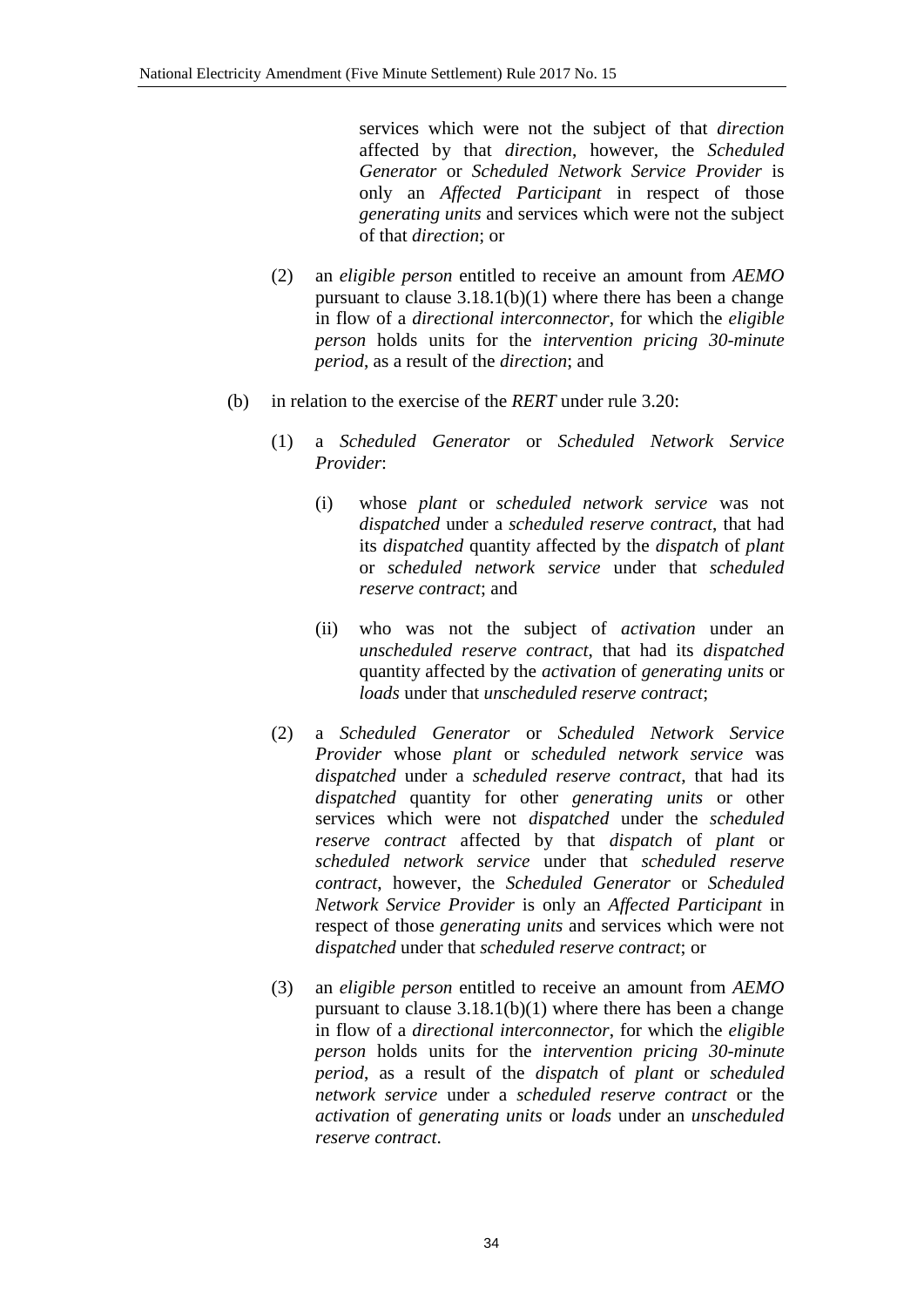#### *accumulated energy data*

The data that results from the measurement of the flow of electricity in a power conductor where the data represents a period in excess of a *30-minute period*. *Accumulated energy data* is held in the *metering installation*. The measurement is carried out at a *metering point*.

#### *administered price cap*

A price cap to apply to a *regional reference price* or *ancillary service price* as specified in clause 3.14.1.

#### *ancillary service price*

In respect of a *trading interval*, for a *market ancillary service*, the common clearing price for the *market ancillary service* determined in accordance with clause 3.9.

#### *billing period*

The period of *7 days* commencing at the start of the *trading interval* ending 12.05 am Sunday.

#### *dispatch level*

Means:

- (a) for a *semi-dispatch interval*, the amount of electricity specified in a *dispatch instruction* as the *semi-scheduled generating unit's* maximum permissible *active power* at the end of the *trading interval* specified in the dispatch instruction; and
- (b) for a non *semi-dispatch interval*, an estimate of the *active power* at the end of the *trading interval* specified in the *dispatch instruction*.

#### *interval energy data*

The data that results from the measurement of the flow of electricity in a power conductor where the data is prepared and recorded by the *metering installation* in intervals which:

- (a) for:
	- (1) types 1, 2 and 3 *metering installations*; and
	- (2) types 4, 4A and 5 *metering installations* that are capable of providing such data at intervals that correspond to a *trading interval*,

correspond to a *trading interval* or are submultiples of a trading interval; and

(b) for types 4, 4A, and 5 *metering installations* that are not capable of providing such data in intervals which correspond to a *trading*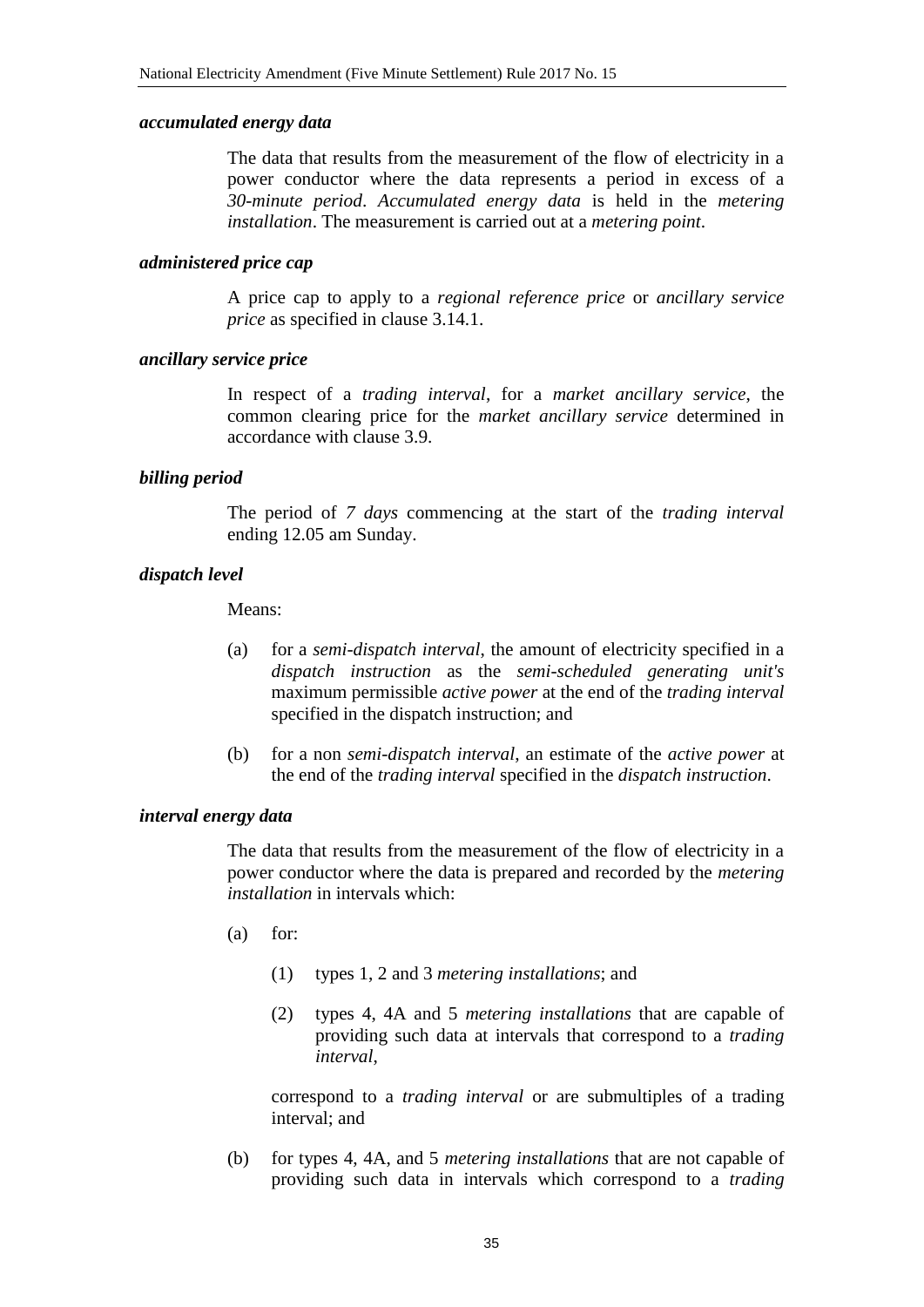*interval*, correspond to a *30-minute period* or are submultiples of a *30-minute period*,

Interval energy data is held in the *metering installation*.

#### *late rebidding period*

In respect of a *trading interval*, the period beginning 30 minutes before the commencement of the *trading interval*.

#### *MLEC CRNP Methodology*

For the purposes of calculating the *modified load export charges*, the *CRNP Methodology* (and for the avoidance of doubt, not the *modified CRNP Methodology*) provided that each of the following is satisfied:

- (a) for the purposes of clause S6A.3.2(1), network 'costs' are attributed to all *transmission systems* assets of the relevant *Transmission Network Service Provider*; and
- (b) for the purposes of clause  $S6A.3.2(3)$ :
	- (1) every *30-minute period* of the previous *regulatory year* in order to determine the range of actual operating conditions from the previous *regulatory year*; and
	- (2) the peak usage of each *transmission system* asset by each *load* is used to determine the allocation of dispatched *generation* to *loads* from the previous *regulatory year*.

#### *non semi-dispatch interval*

For a *semi-scheduled generating unit*, a *trading interval* other than a *semi-dispatch interval*.

#### *semi-dispatch interval*

For a *semi-scheduled generating unit*, a *trading interval* for which either:

- (a) a *network constraint* would be violated if the *semi-scheduled generating unit*'s *generation* were to exceed the *dispatch level* specified in the related *dispatch instruction* at the end of the *trading interval*; or
- (b) the *dispatch level* specified in that *dispatch instruction* is less than the *unconstrained intermittent generation forecast* at the end of the *trading interval*,

and which is notified by *AEMO* in that *dispatch instruction* to be a *semi-dispatch interval*.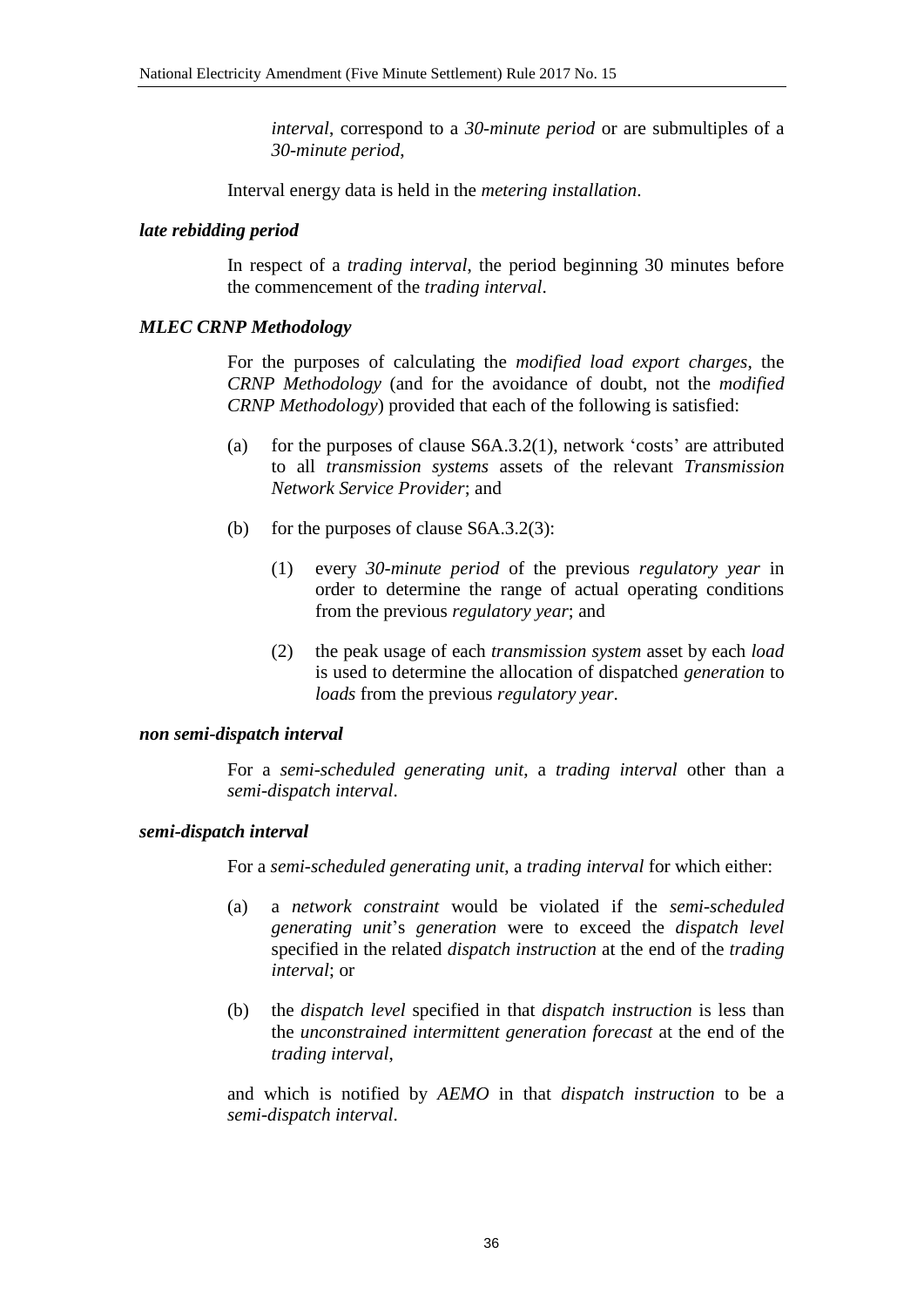#### *spot price forecast*

A forecast of the *spot price* published by *AEMO* in accordance with clause 3.13.4.

#### *trading day*

The 24 hour period commencing at 4.00 am (*EST*) and finishing at 4.00 am on the following *day*.

#### <span id="page-37-0"></span>*trading interval*

A 5 minute period ending on the hour (*EST*) and each continuous period of 5 minutes thereafter and, where identified by a time, means the 5 minute period ending at that time.

## **[3] Chapter 10 Omitted Definitions**

Omit the definitions of "*dispatch interval*", "*dispatch price*", "*intervention price dispatch interval*" and "*intervention price trading interval".*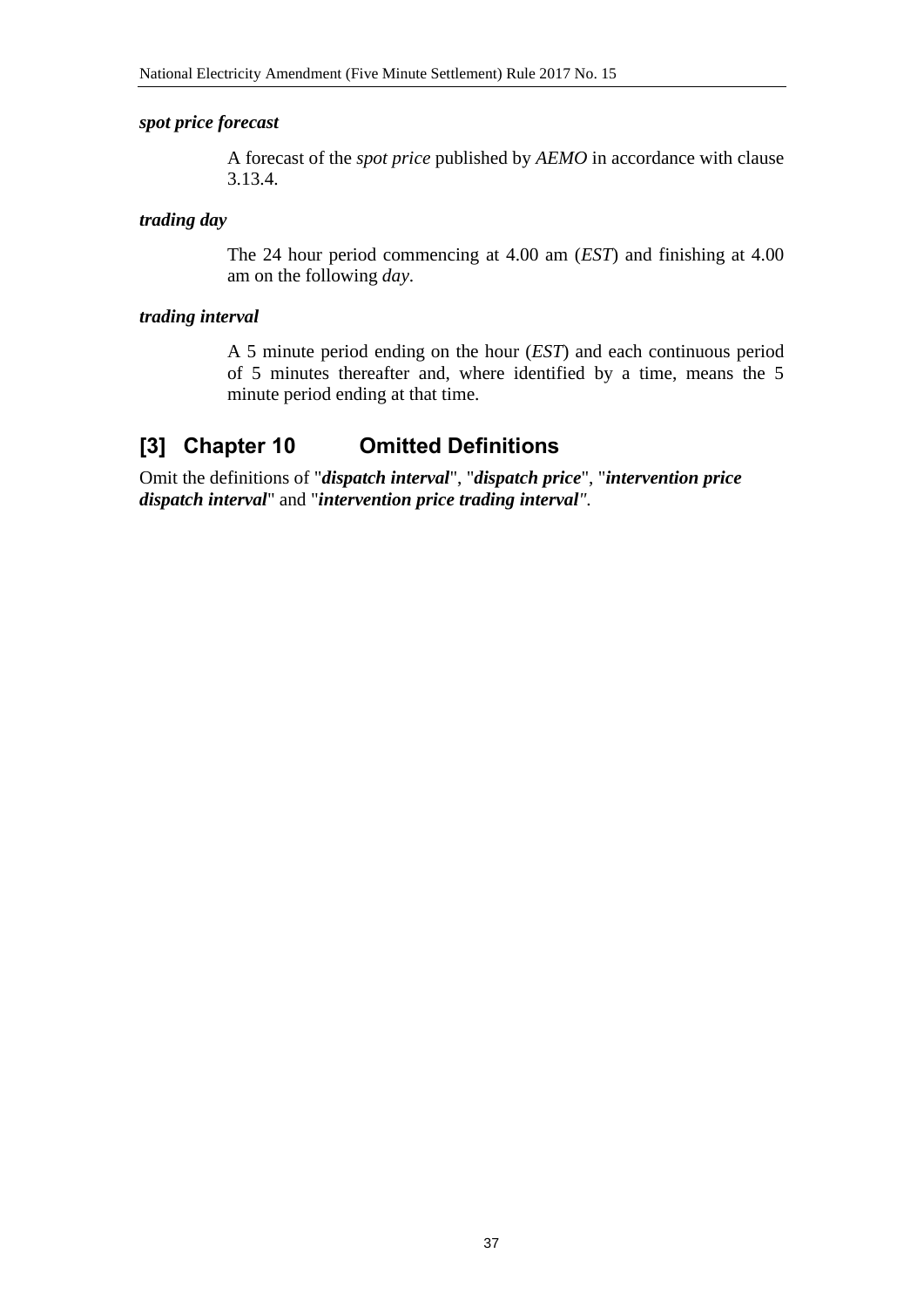### <span id="page-38-0"></span>**Schedule 7 Savings and Transitional Amendments to the National Electricity Rules**

[\(Clause 9\)](#page-2-3)

### **[1] Chapter 11 Savings and Transitional Amendments to the National Electricity Rules**

After Part ZZZD, insert:

#### **Part ZZZE Five Minute Settlement**

#### **11.103 Rules consequential on the making of the National Electricity Amendment (Five Minute Settlement) Rule 2017**

#### **11.103.1 Definitions**

For the purposes of this rule 11.103:

**Amending Rule** means the National Electricity Amendment (Five Minute Settlement) Rule 2017.

**commencement date** means 1 July 2021.

**Excluded metering installations** means:

- (a) types 1,2,3 and 7 *metering installations*; and
- (b) the *metering installations* referred to in new clause 7.8.2(b1).

**new Chapter 7** means Chapter 7 of the *Rules* as in force immediately after the commencement date.

**new clause 7.8.2(b1)** means clause 7.8.2(b1) as in force immediately after the commencement date.

**new Chapter 10** means Chapter 10 of the *Rules* as in force immediately after the commencement date.

**new clause 3.8.9** means clause 3.8.9 of the *Rules* as in force immediately after the commencement date.

**new clause 7.8.2(a2)** means clause 7.8.2(a2) of the *Rules* as in force immediately after the commencement date.

**new clause 7.8.2(b1)** means clause 7.8.2(b1) of the *Rules* as in force immediately after the commencement date.

**new clause 7.8.2A** means clause 7.8.2A of the *Rules* as in force immediately after the commencement date.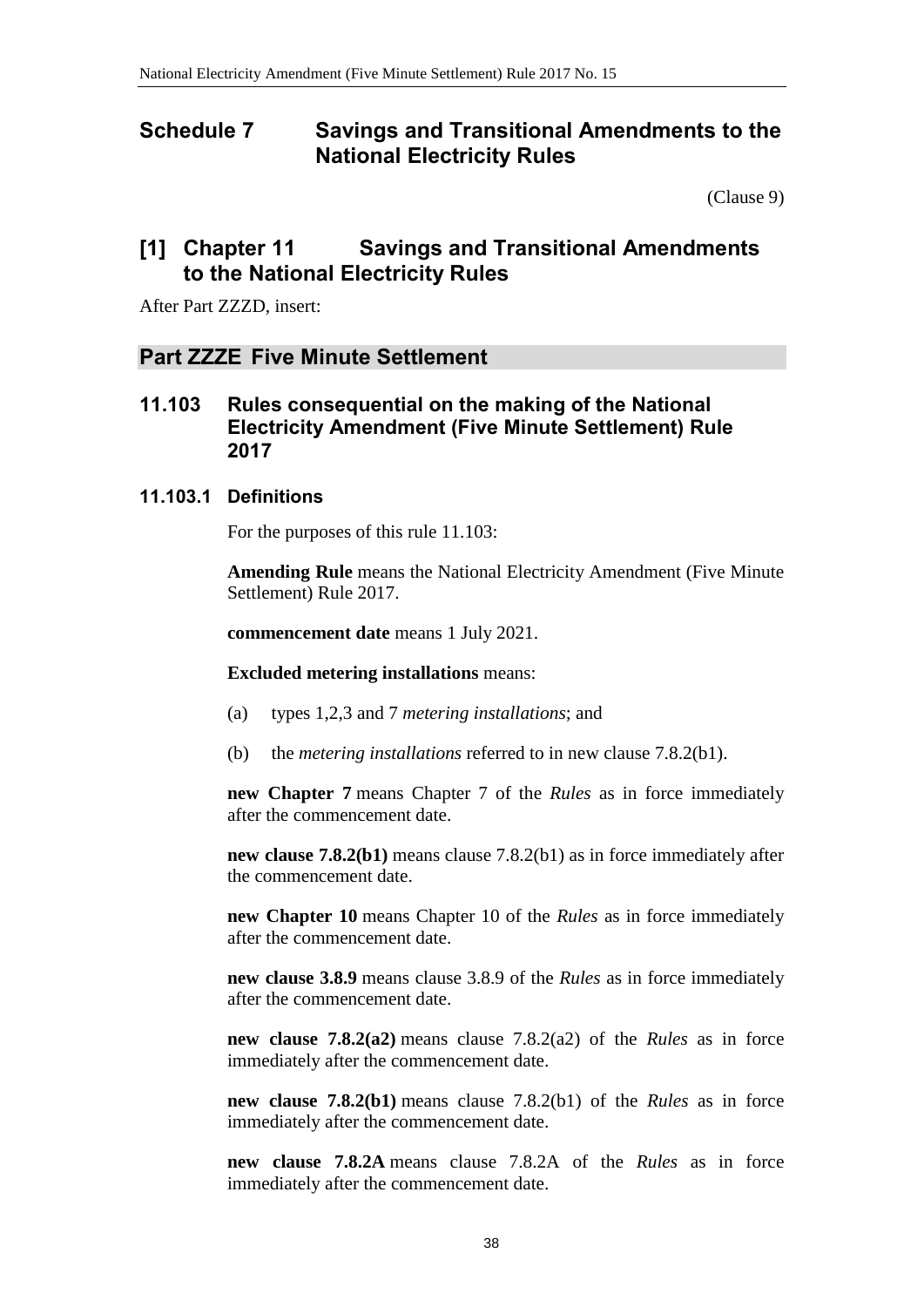**old clause 3.8.9** means clause 3.8.9 of the *Rules* as in force immediately prior to the commencement date.

#### **11.103.2 Amendments to procedures**

- (a) By 1 December 2019, *AEMO* must review and where necessary amend and *publish* the following documents to apply from the commencement date to take into account the Amending Rule:
	- (1) the credit limit procedures in accordance with clause 3.3.8;
	- (2) the *spot market* operations timetable in accordance with clause 3.4.3;
	- (3) the automated procedures relating to *dispatch intervals* subject to review in accordance with clause 3.9.2B;
	- (4) the methodology for determining *dispatch prices* and *ancillary services prices* in the event of intervention by *AEMO* in accordance with clause 3.9.3;
	- (5) the *reliability standards and settings guidelines*;
	- (6) the estimated price methodology and estimated price schedules for periods of *market suspension* in accordance with clause 3.14.5;
	- (7) the *reallocation procedures*;
	- (8) the *settlement residue* auction rules in accordance with clause 3.18.3;
	- (9) the methodology relating to *dispatch* pricing for *unscheduled reserve contracts* in accordance with clause 3.20.4;
	- (10) the procedures relating to the exercise of the *RERT* in accordance with clause 3.20.7;
	- (11) the procedures maintained under clause 7.8.3(b) in respect of the *minimum services specification*;
	- (12) the *meter churn procedures* in accordance with clause 7.8.9;
	- (13) the *metering data provision procedures*;
	- (14) the *Market Settlement and Transfer Solution Procedures*;
	- (15) the *metrology procedure*; and
	- (16) the *service level procedures*.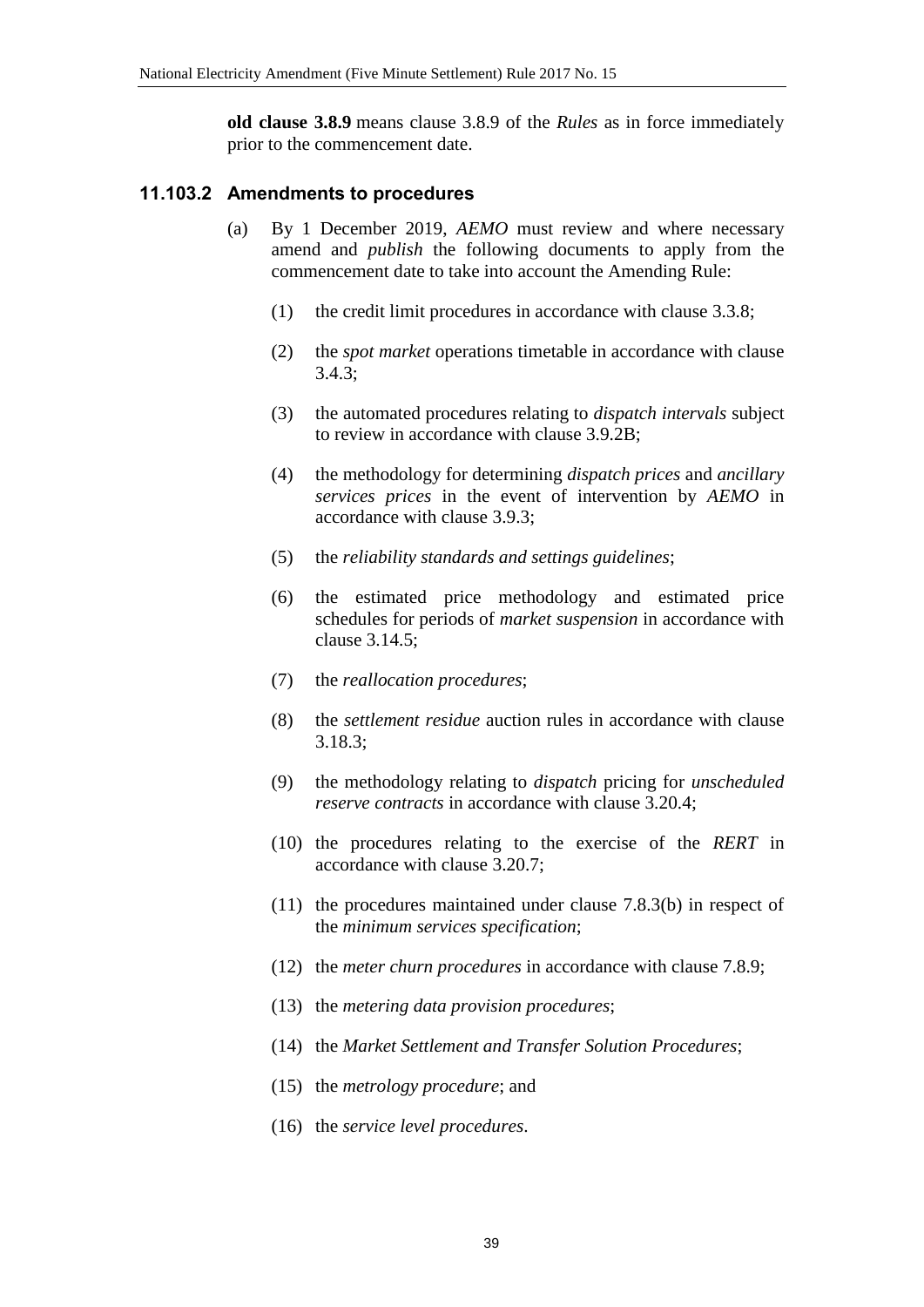- (b) The *Information Exchange Committee* must make an *Information Exchange Committee Recommendation* to change the *B2B Procedures* (**B2B Recommendation**) to take into account the Amending Rule by 1 July 2019.
- (c) Subject to clause 7.17.5(b), *AEMO* must *publish* the *B2B Procedures* in accordance with the B2B Recommendation within 10 *business days* of the *Information Exchange Committee* making the B2B Recommendation.
- (d) By 1 December 2019, the *AER* must amend and *publish* the following documents to apply from the commencement date to take into account the Amending Rule:
	- (1) the methodology relating to the *distribution loss factor* in accordance with clause 3.6.3;
	- (2) guidelines maintained under clause 3.8.22 in respect of *rebidding*; and
	- (3) criteria that the *AER* will use to determine whether there is a significant variation between the *spot price forecast* and the actual *spot price* in accordance with clause 3.13.7.

#### **11.103.3. Exemption for certain metering installations**

From the commencement date:

- (a) all *metering installations* (other than Excluded metering installations and type 4A *metering installations*) that were installed prior to 1 December 2018; and
- (b) type 4A *metering installations* that were installed prior to 1 December 2019,

do not have to be capable of recording and providing, or configured to record and provide, *trading interval energy data* (as defined under new Chapter 10) until they are replaced in accordance with new clause 7.8.2A.

#### **11.103.4 New or replacement meters**

The *Metering Coordinator* at a *connection point* must ensure that:

- (a) all new or replacement *metering installations* (other than type 4A *metering installations*) installed between 1 December 2018 and the commencement date; and
- (b) all new or replacement type 4A *metering installations* installed between 1 December 2019 and the commencement date,